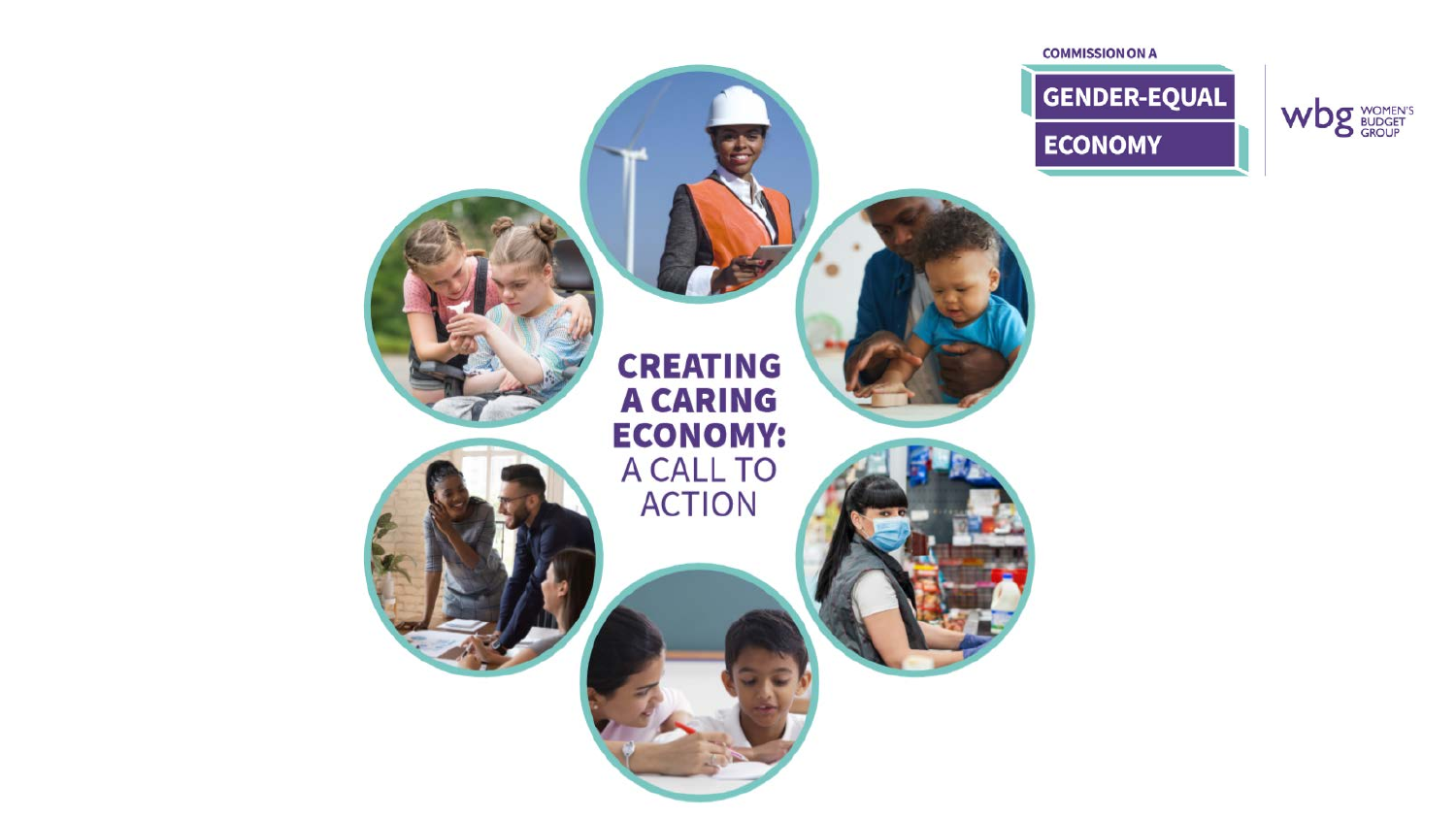

# Learnings from the pandemic

- When faced with crisis, **care** and **kindness** come to the fore
- **Key workers** have kept us going
- **Government intervention** is possible, and powerful
- Crises do not impact everyone **equally**
- **We**, the people, **make and sustain the economy** and human life

*What kind of world do we want to create? What kind of economy do we want to make*?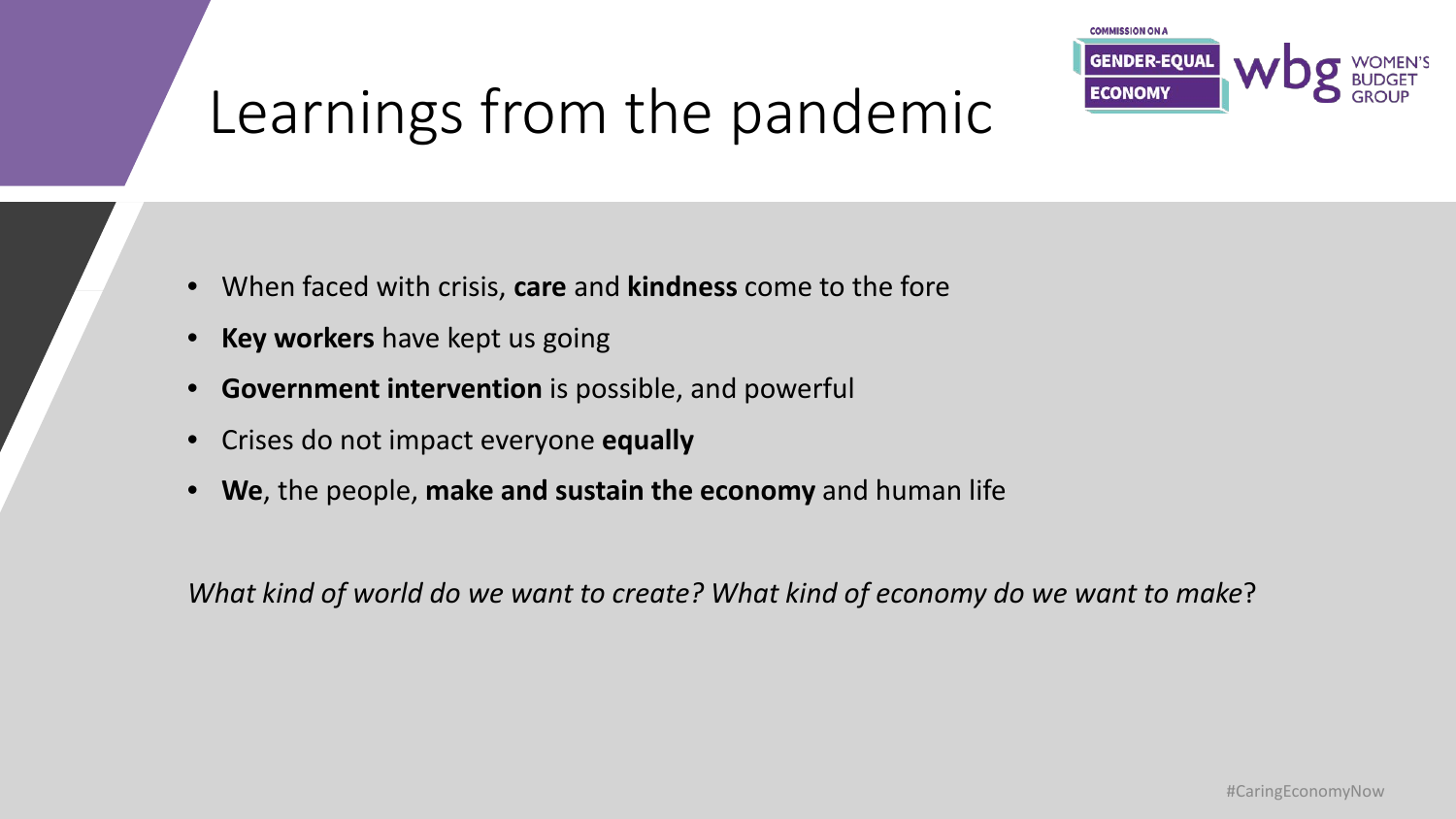### Underlying problems in the economy



- Entrenched **inequality**
- Neglect of **wellbeing** of people and planet
- An overwhelming focus on **short-term financial interests**, instead of long-term investment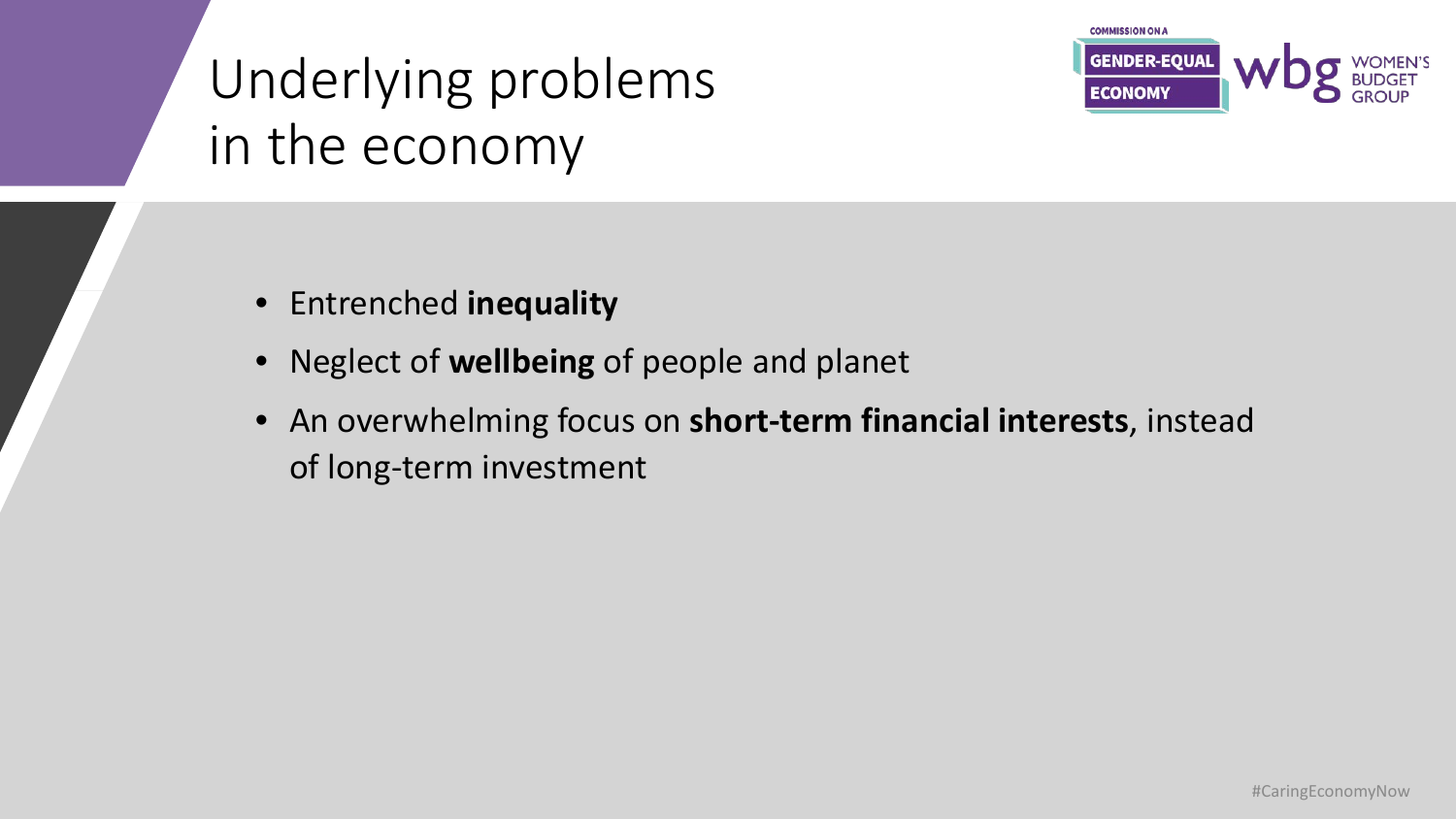

# Spirals of Inequality

On average, women carry out 60% more unpaid work than men. Women aged 26-35 do the most unpaid work (34.6 hours per

week compared with 17.4 hours for men aged 26-35)

<https://wbg.org.uk/analysis/spirals-of-inequality/>

<https://vimeo.com/409866367>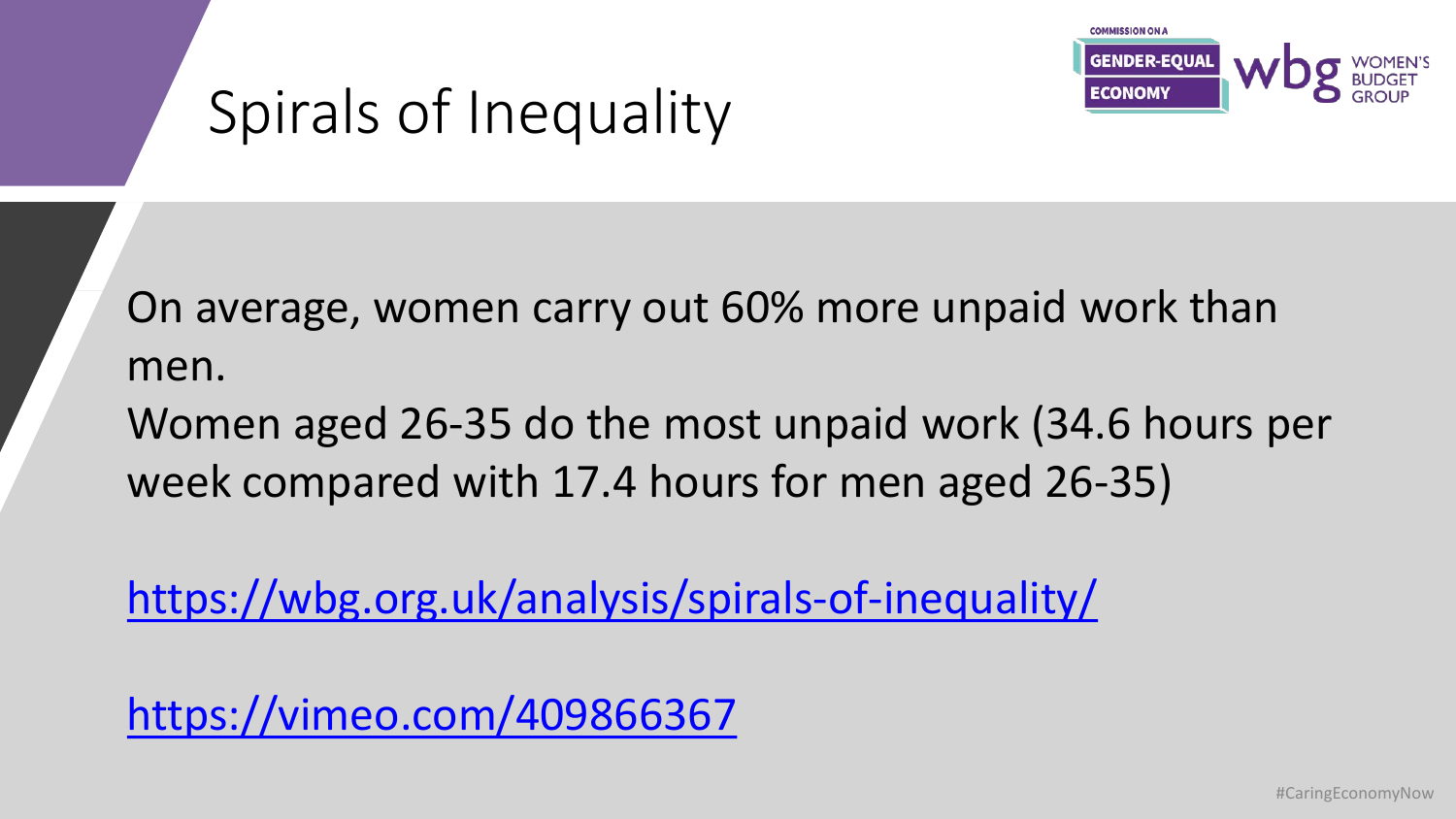

#### A caring economy

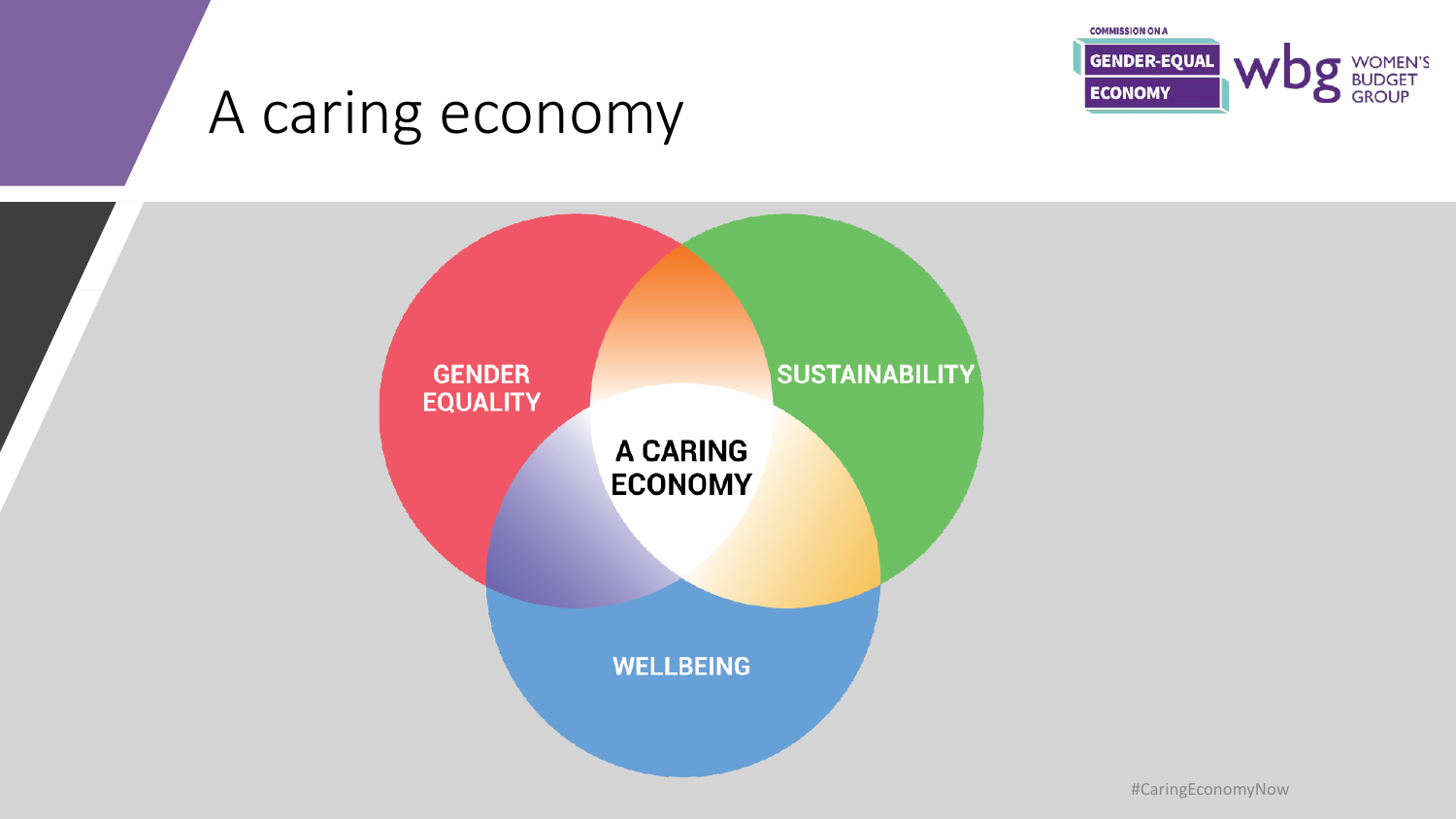

#### Gendered impacts of Covid disruption

- Loss of jobs, income, working hours, services, support;
- Access to Statutory Sick pay for low paid workers
- Job Retention Scheme at 80% can push earnings below Real Living wage (£9.30ph); median hourly pay in female dominated 'keyworker' sectors will fall;
- Increased risk and reality of domestic abuse and coercive control;
- 50/50 risk of disruption in overall occupational spread, but
- 77% in high exposure of occupational risk to disruption are women;
- Financial impact greater for women due to sectoral and occupational gender pay gaps, e.g. < 28% in social care sector;
- 30+% of jobs in shutdown sectors held by lone parents (91% women)
- Part-time workers at risk of reduction in hours; wage/job retention schemes require to address imbalance;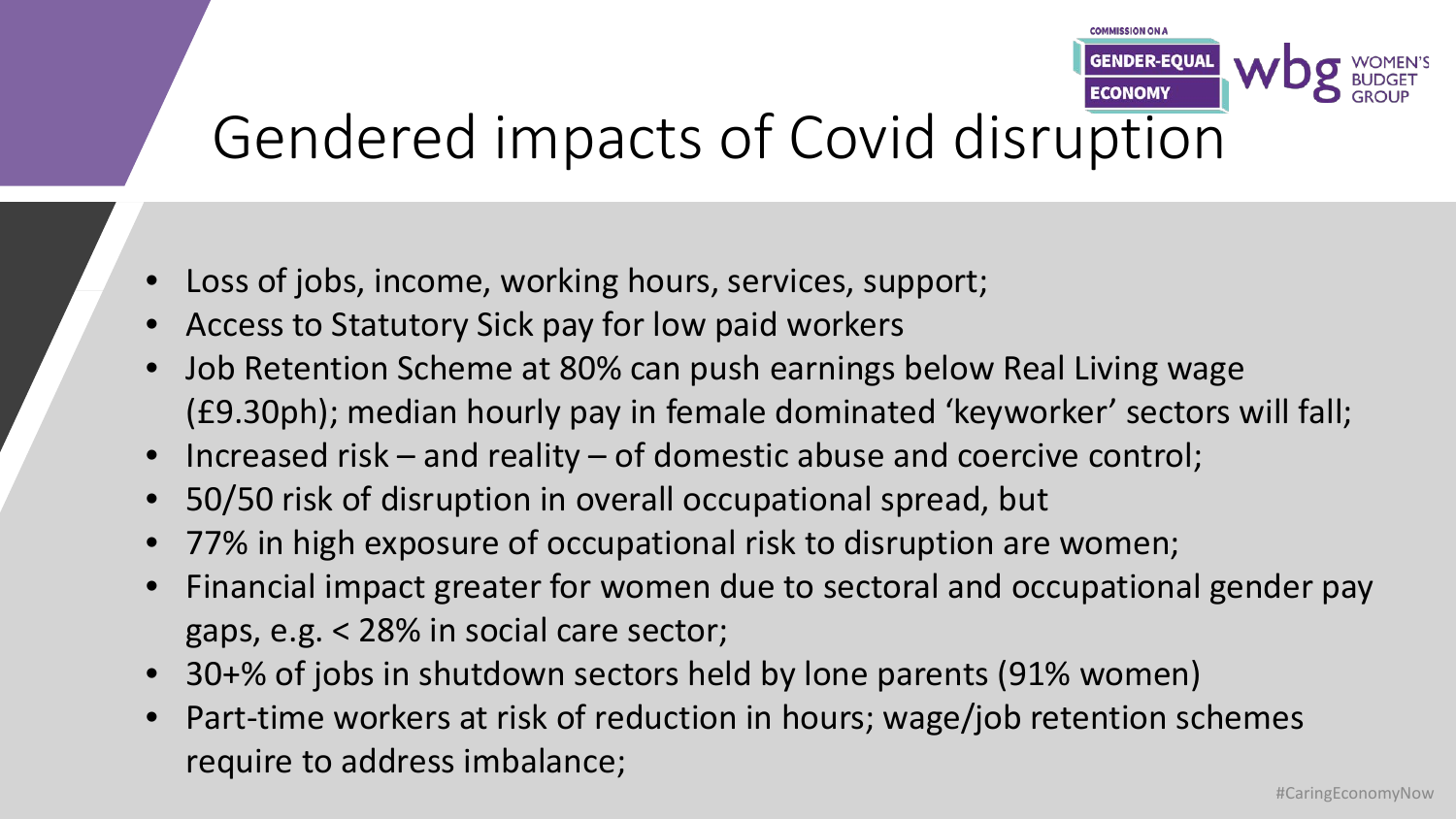

# Stress and wellbeing implications ECONOMY

Immediate loss of jobs and hours

60% unpaid carers are women - £10.8bn replacement costs – (Sc Budget is £30+bn) Social care and health care workforce – 83% and 76%

Childcare expansion delayed – immediate implications for shift and atypical workers; poorest workers already unable to increase hours, take up alternative jobs, or access education and training;

Increases in stress factors

• 56% women experiencing higher levels of anxiety and lower levels of wellbeing – d from 32-12 for women and 28-15 for men;

• 46% young women parents experiencing higher levels of anxiety (7+/10) Pressures from employers – to work as 'essential workers' – 72% women; 57% women un pressure, 41% increased workload;

#CaringEconomyNow 57% anticipating increased debt; 48% young parents worried about rent and mortgage payments; 43% young women parents running out of money.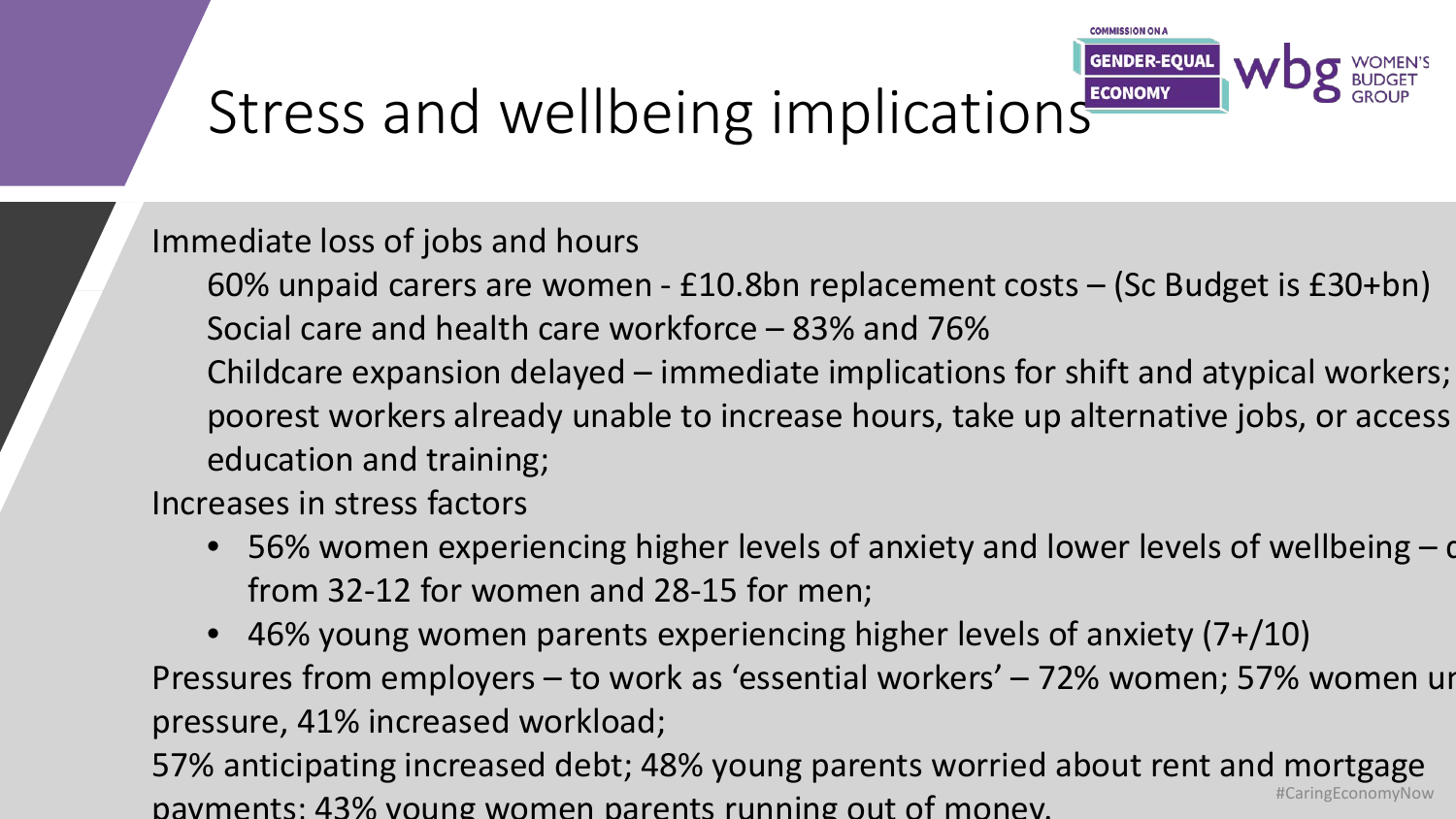

# Policy Responses

- Child Benefit £50 increase
- Remove benefit gap and rape clause
- Real Living Wage to all workers
- Gender balance and representation
- Assessment of impact on services and recipients of funding commitments redirected
- Job retention and support schemesbuilt in flexibility for part-time protections, childcare costs;
- Black and minority ethnic women in precarious/shutdown jobs
- Migrant women review 'no recourse…'; immigration status and
- Intersectional gendered analysis and data
- Care-led economic renewal and recovery
- Re-shaping economy and public spending to value care provision
- Equality and human rights budgeting  $$ transparency, protection and realisation of rights, minimum core+
- Childcare expansion protected spend; analysis of impact on demand of job losses/reduction in hours/jobs lost to economy;
- #CaringEconomyNow • Community resilience and public funding support.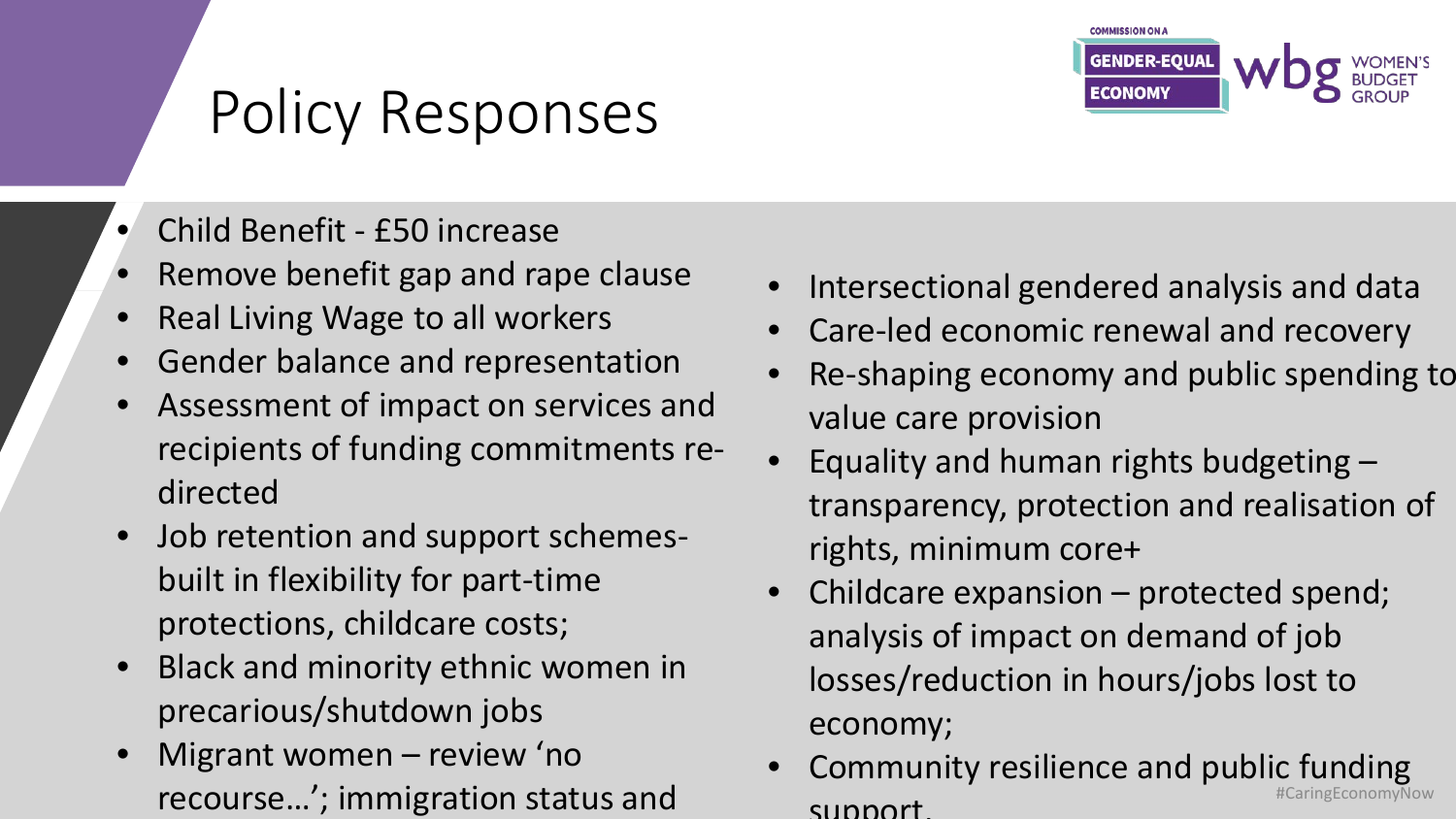

#### Eight steps to a caring economy

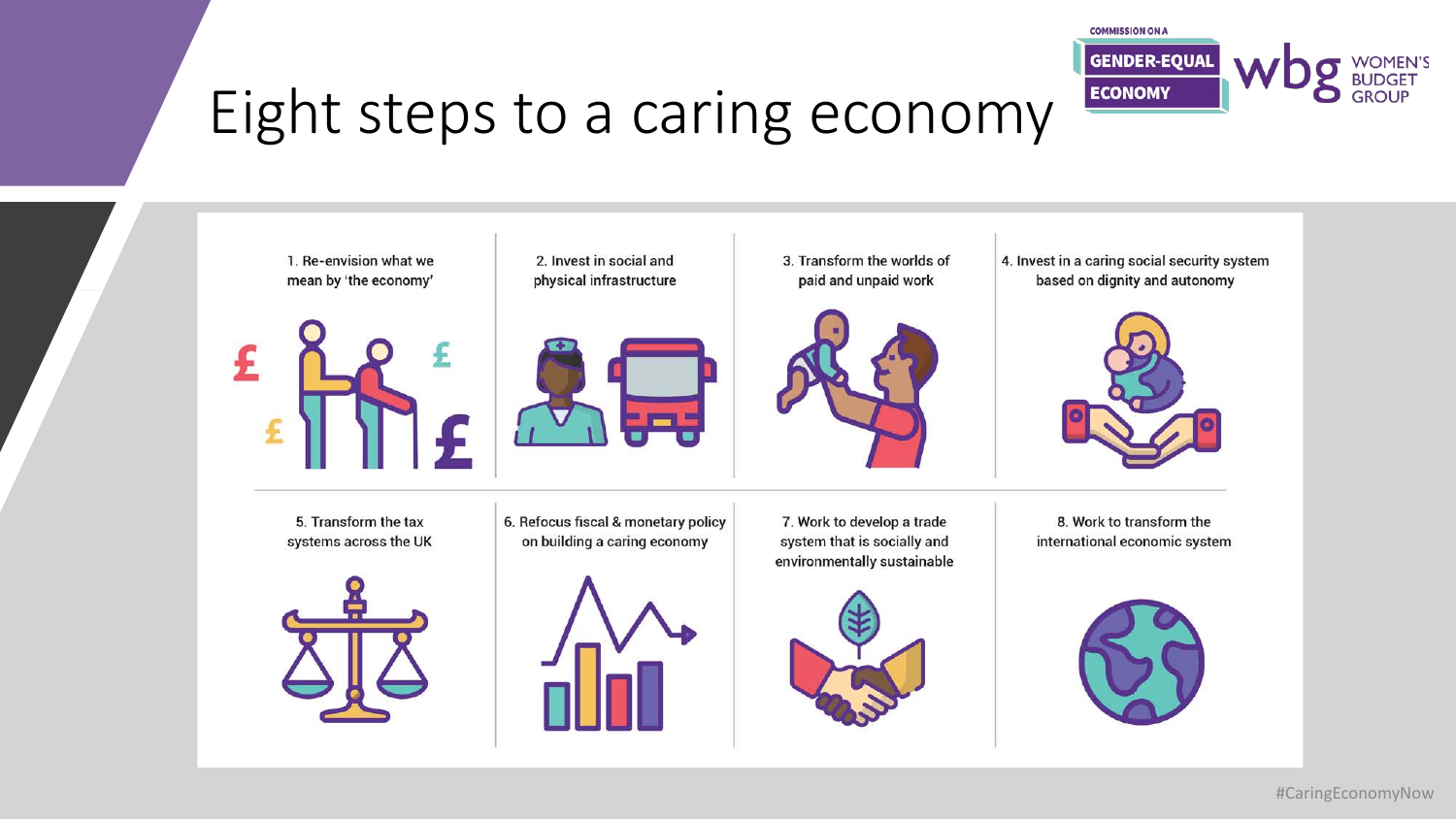### 1. Re-envision what we mean by 'the economy'



- **Monitor progress towards the creation of a caring economy** using an aggregate wellbeing indicator
- **Reimagine costs, efficiency and productivity** so that social value, environmental value, wellbeing and unpaid time are taken into account, rather than only 'market value'.
- Assess all policies for their **impact** on people's abilities to receive and provide **care**, both **paid** and **unpaid**
- Ensure that the **impact of all economic policies on equalities** is properly assessed and bold action is taken to mitigate any negative impacts



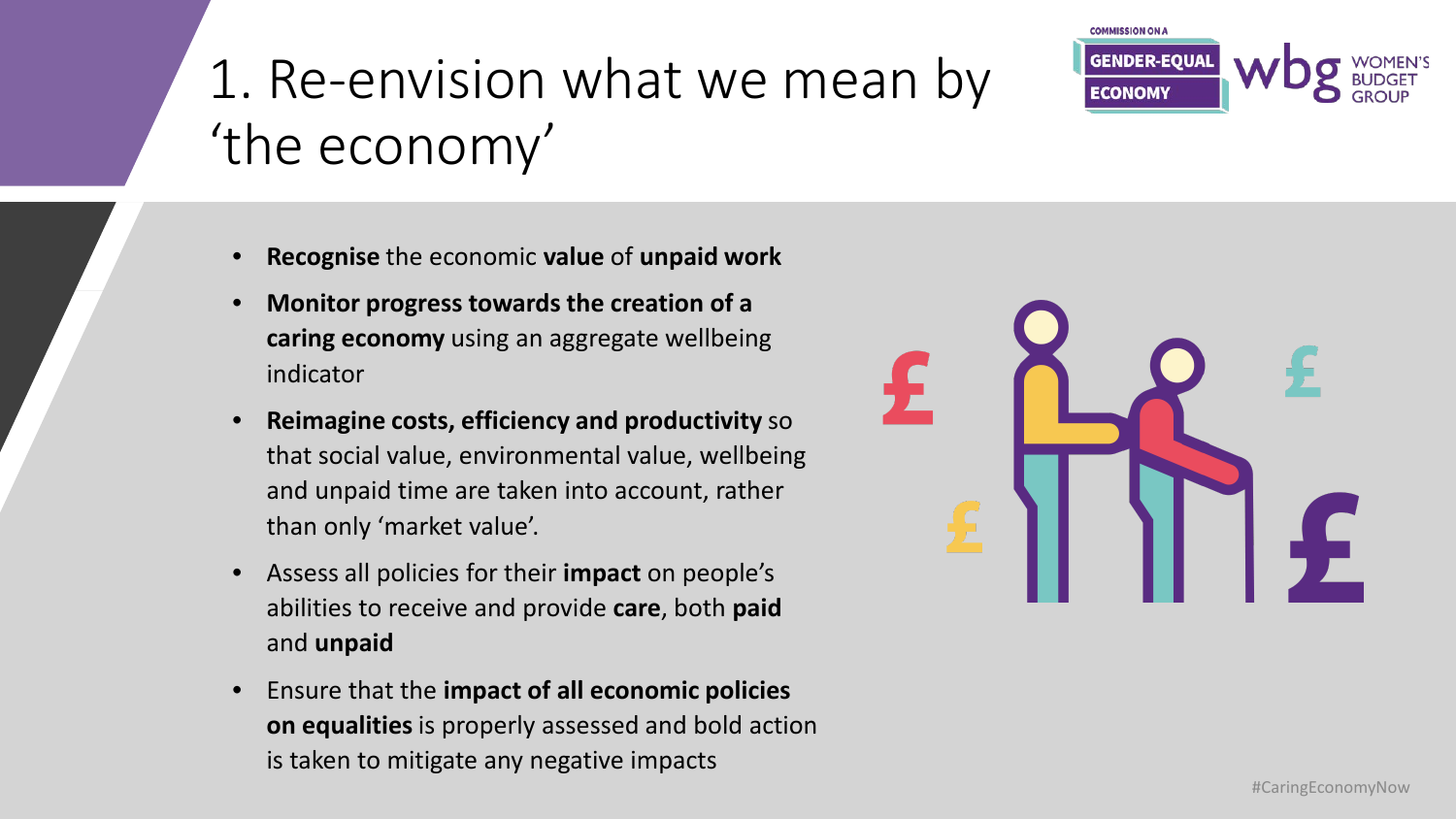#### 2. Invest in social and physical infrastructure

- Ensure **sustainable** and **adequate funding**, at **all levels** of government, of **public services**, and ensure that **procurement** prioritises equality, wellbeing and sustainability, above lowest financial cost.
- Establish a free-at-the-point-of-use, high quality **Universal Care Service**, financed centrally by the public purse, closely connected to the NHS, locally run in consultation with users, with a well-trained and wellpaid care workforce
- Introduce **free, universal childcare provision**, including early childhood education and activities before and after school, offered year-round and on a full-time basis, with increased staff qualification levels and pay
- **Increase investment in healthcare**, and prioritise funding towards community and primary care, with stronger roles and representation and higher pay for nurses, healthcare assistants and other support staff **Aring Constants and Structure 2016** #CaringEconomyNow



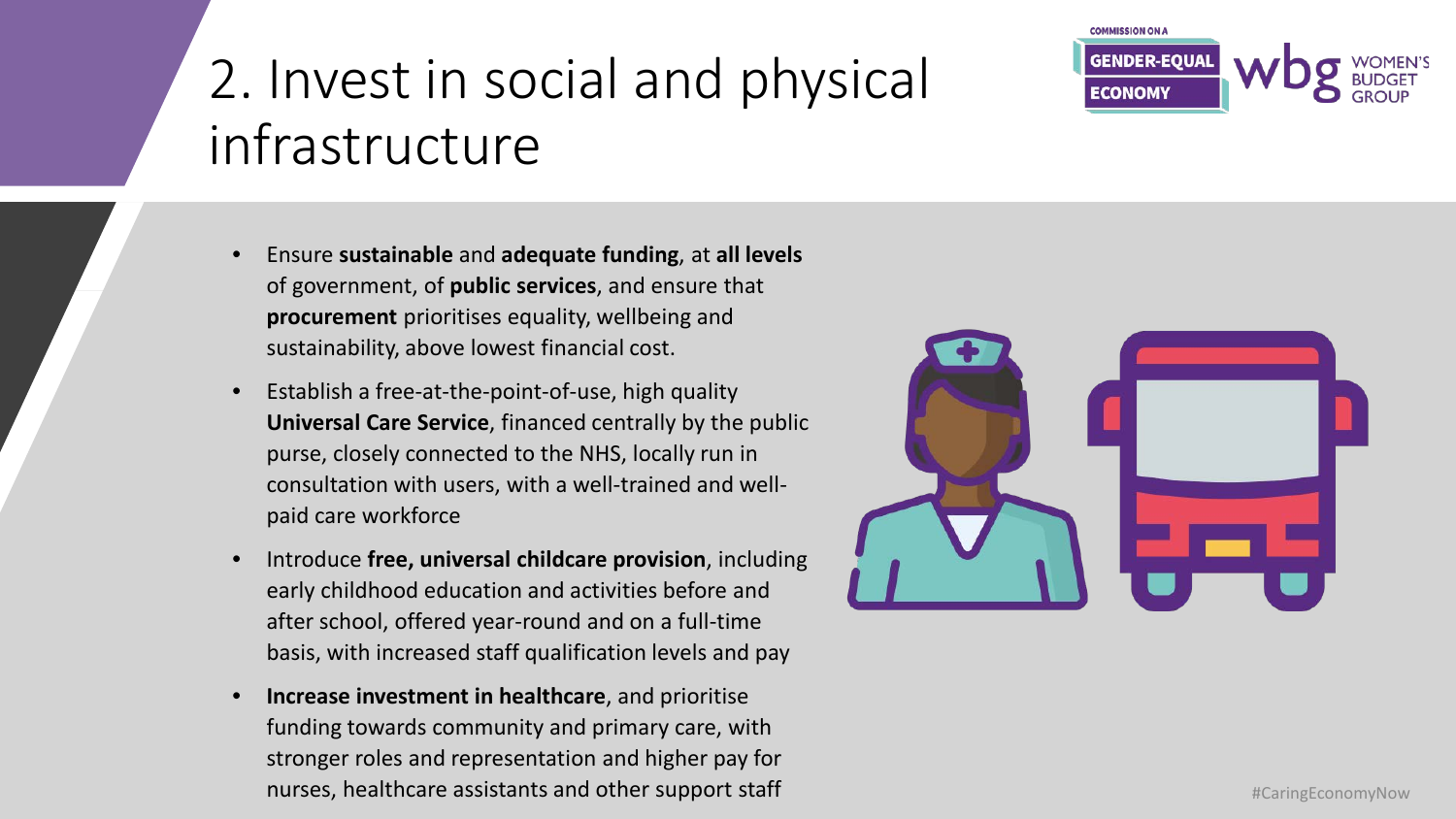### 2. Invest in social and physical infrastructure (cont.)

- Ensure that specialist **Violence Against Women and Girls (VAWG)** support providers are adequately funded, and the police response and criminal justice procedures relating to VAWG are overhauled
- Enable local authorities to build sufficient energyefficient **social housing and genuinely affordable housing,** and strengthen **rights and protections of tenants** in the private sector
- Develop a **high quality, green public transport system** through increased investment, particularly in bus systems, organised in ways which support people combining paid and unpaid work
- Implement a **well-funded education system** that prioritises collective caring, wellbeing and challenges gender stereotypes, and ensure that sexual harassment and VAWG is eradicated from educational settings



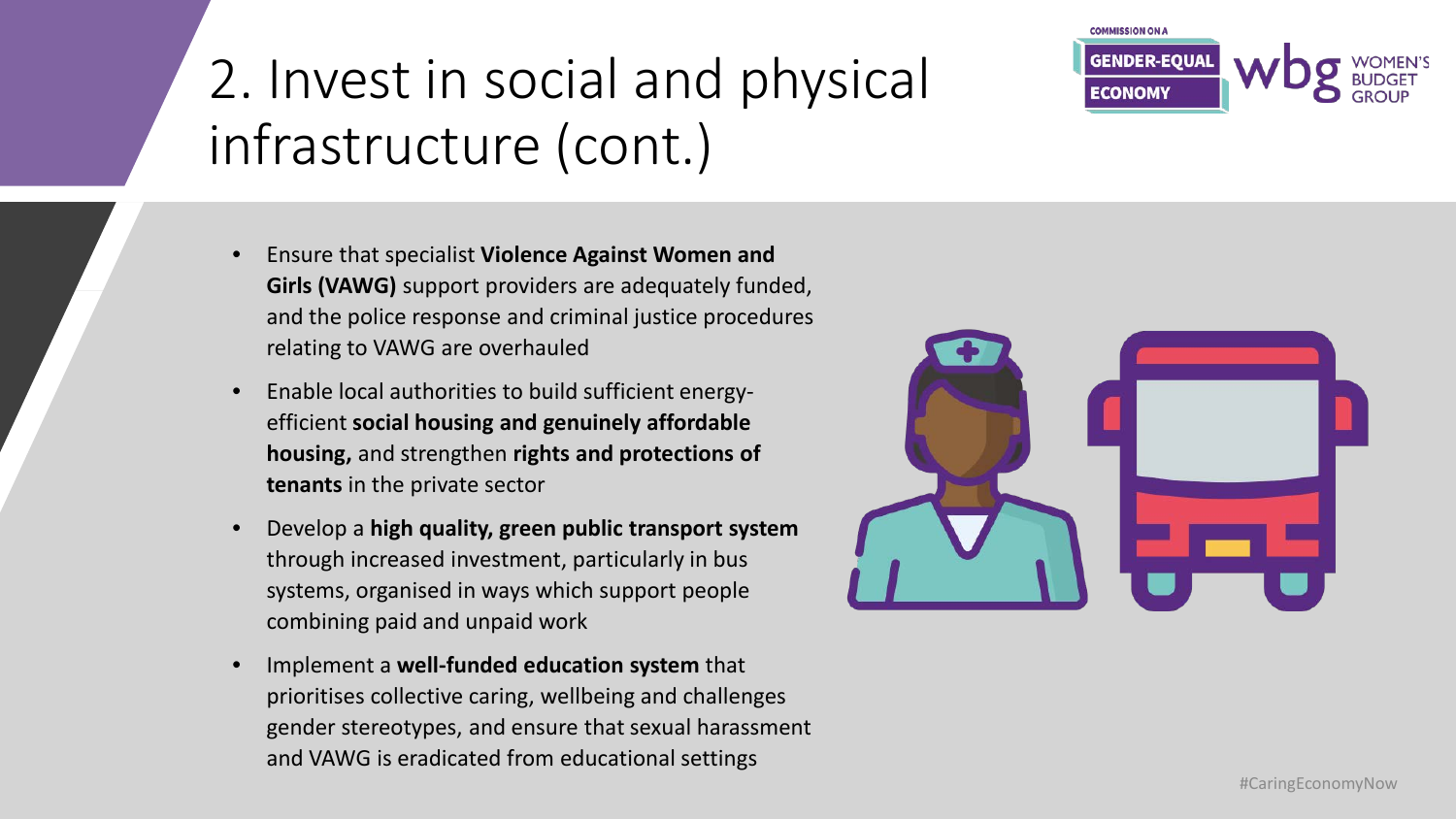

## 3. Transform the worlds of paid and unpaid work

- Make it easier for workers to **combine paid work and caring responsibilities**, through for instance introducing **equal legal entitlements to paid caring leave** for all employees and self-employed people, including equal sharing of parental leave in the first year of a child's life, and leave for caring for elderly/disabled people and older children when required
- Pursue innovative strategies to **reduce the full-time working week** to around 30 hours, while also providing 'living hours guarantees' to ensure workers have enough hours' work to meet their income needs
- Establish an **effective wage floor** by implementing a minimum wage which is based on the real cost of living, such as the Real Living Wage
- Support **greater diversity and innovation** in forms of business **ownership,** including **cooperatives and social enterprises** #CaringEconomyNow

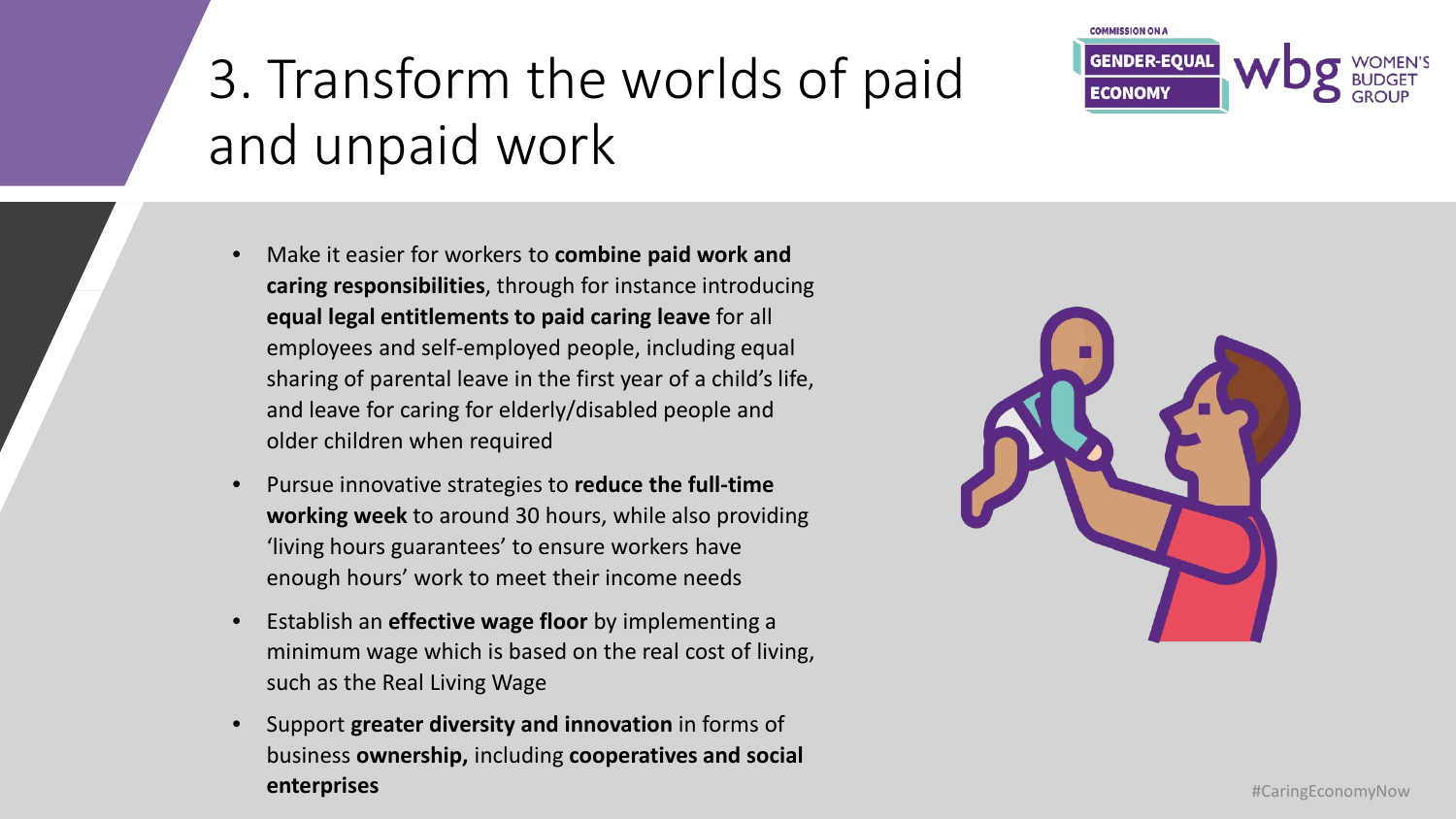#### **GENDER-EQUAL** 4. Invest in a caring social security **ECONOMY** system based on dignity and autonomy

- Ensure that **dignity** is safeguarded by withdrawing punitive and unreasonable sanctions
- **Enhance autonomy** by enabling individuals to establish their own claim to benefits
- **Improve and extend individual non-means-tested benefits** to replace means-tested benefits wherever possible
- Ensure benefits to meet the additional costs of caring for children and of living with disabilities are **non-means tested** and **reflect the real level** of these costs
- Increase Carer's Allowance for those providing **long-term unpaid care**
- Implement a **universal basic income for retired people** i.e. a nonearnings-related, non-contributory pension for all that genuinely supports a decent standard of living



**COMMISSION ON A**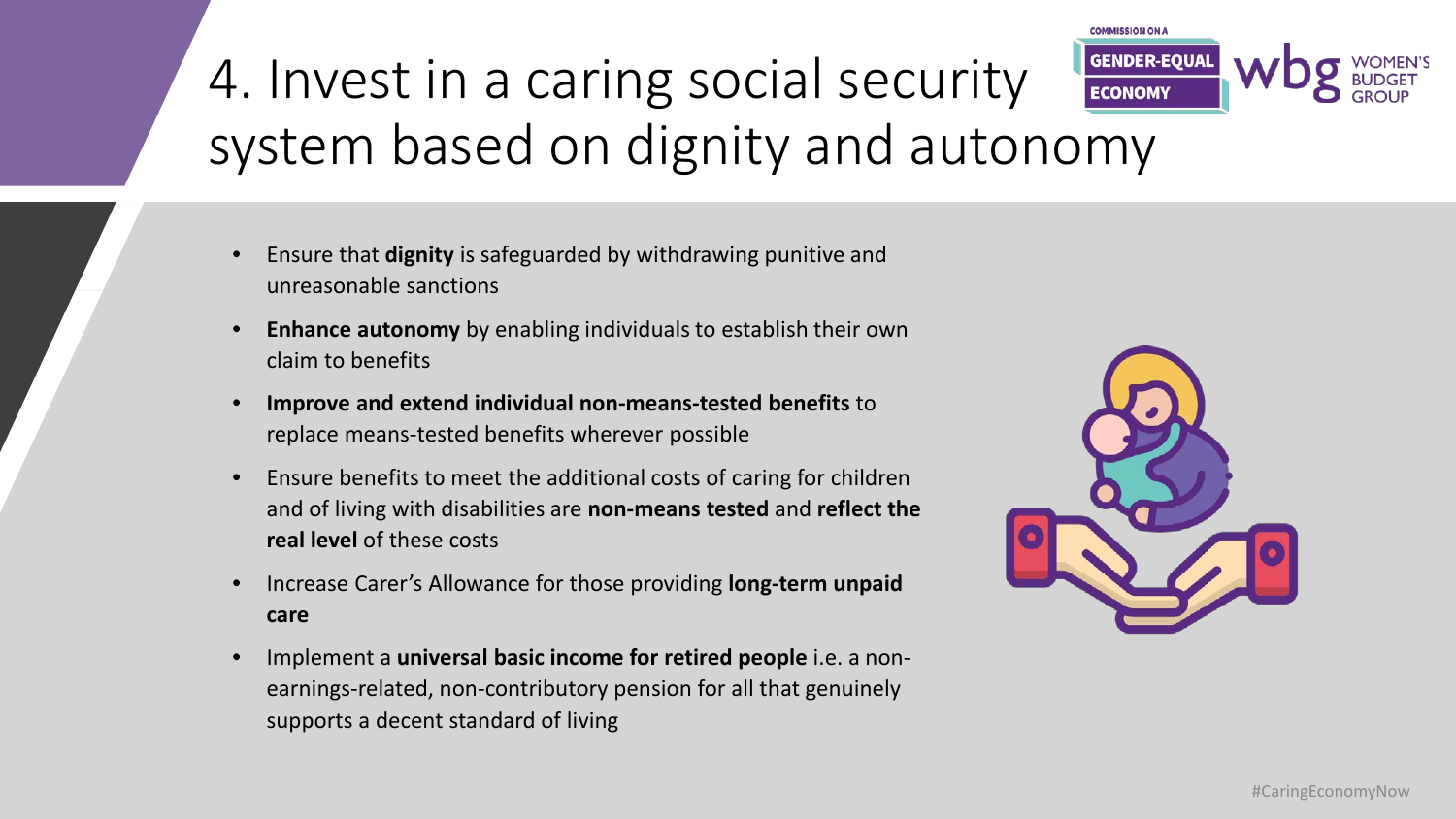#### 5. Transform the tax systems across the UK

- **Reform the system** so that it is more **progressive** and **raises more revenue,** including through abolition of poorly designed tax reliefs, allowances and exemptions which aid tax avoidance and mainly benefit better-off men
- **Overhaul the taxation of wealth and income from wealth**, including equalising the rate of Capital Gains Tax with income tax and abolishing its additional tax-free allowance, taxing unearned income at same rate as earnings, converting inheritance tax into a tax on lifetime gifts, and reforming council tax
- Bring the **corporation tax rate back up to 24%** and ensure multinational companies can't **avoid** it
- Reintroduce genuine **independent taxation of income**





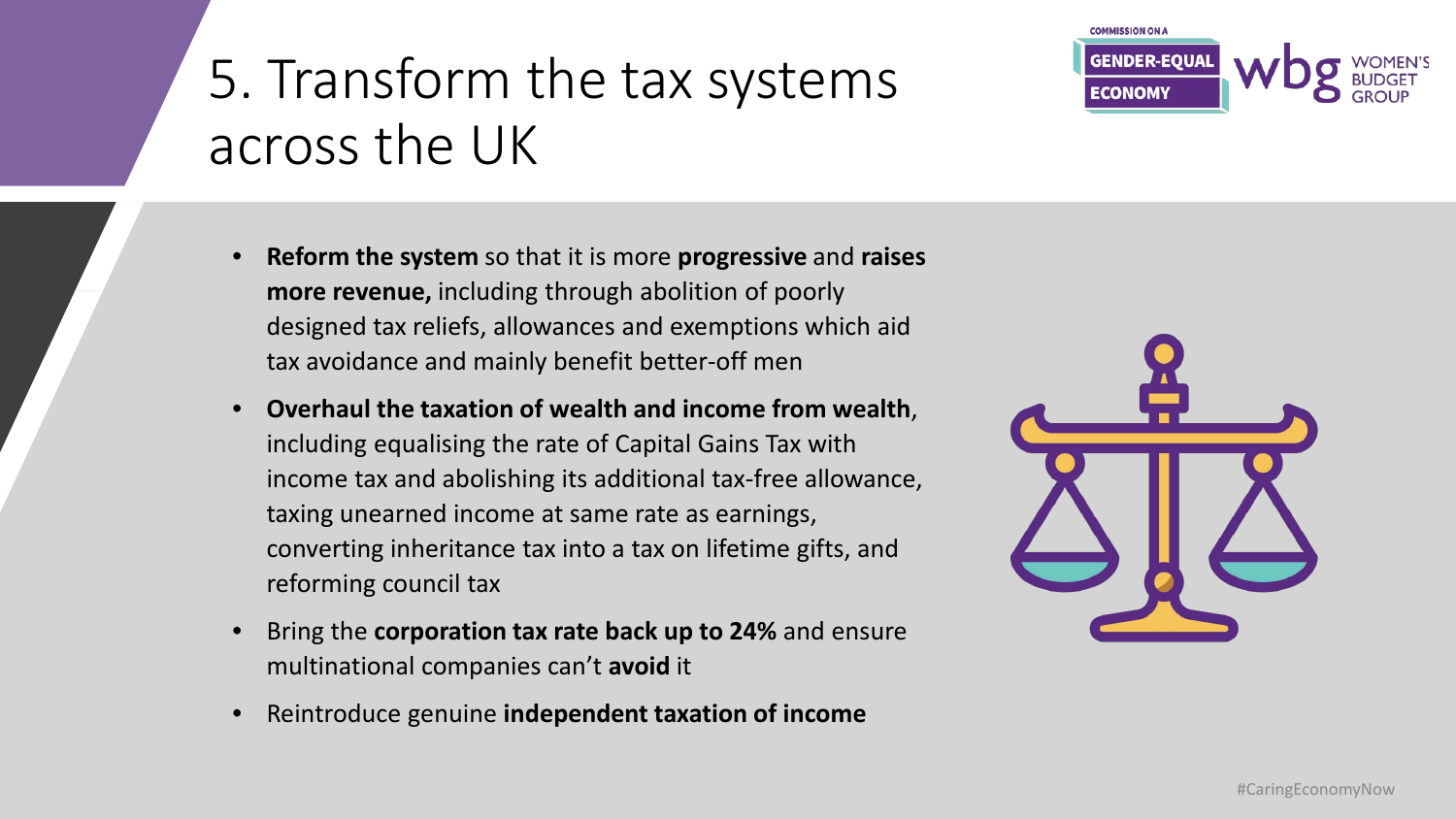# 6. Refocus fiscal and monetary policy GENDER-EQUAL on building a caring economy

- Maintain, at the UK level, the **new policy of borrowing where required** and of **coordinating fiscal and monetary policy**, and use this to create and sustain a caring economy
- **Increase** the **borrowing powers** of **devolved** governments and **local** governments so that they can invest more in a caring economy
- Adopt **targets and indicators** directly related to **wellbeing, gender equality, and sustainability**



**OMMISSION ON A**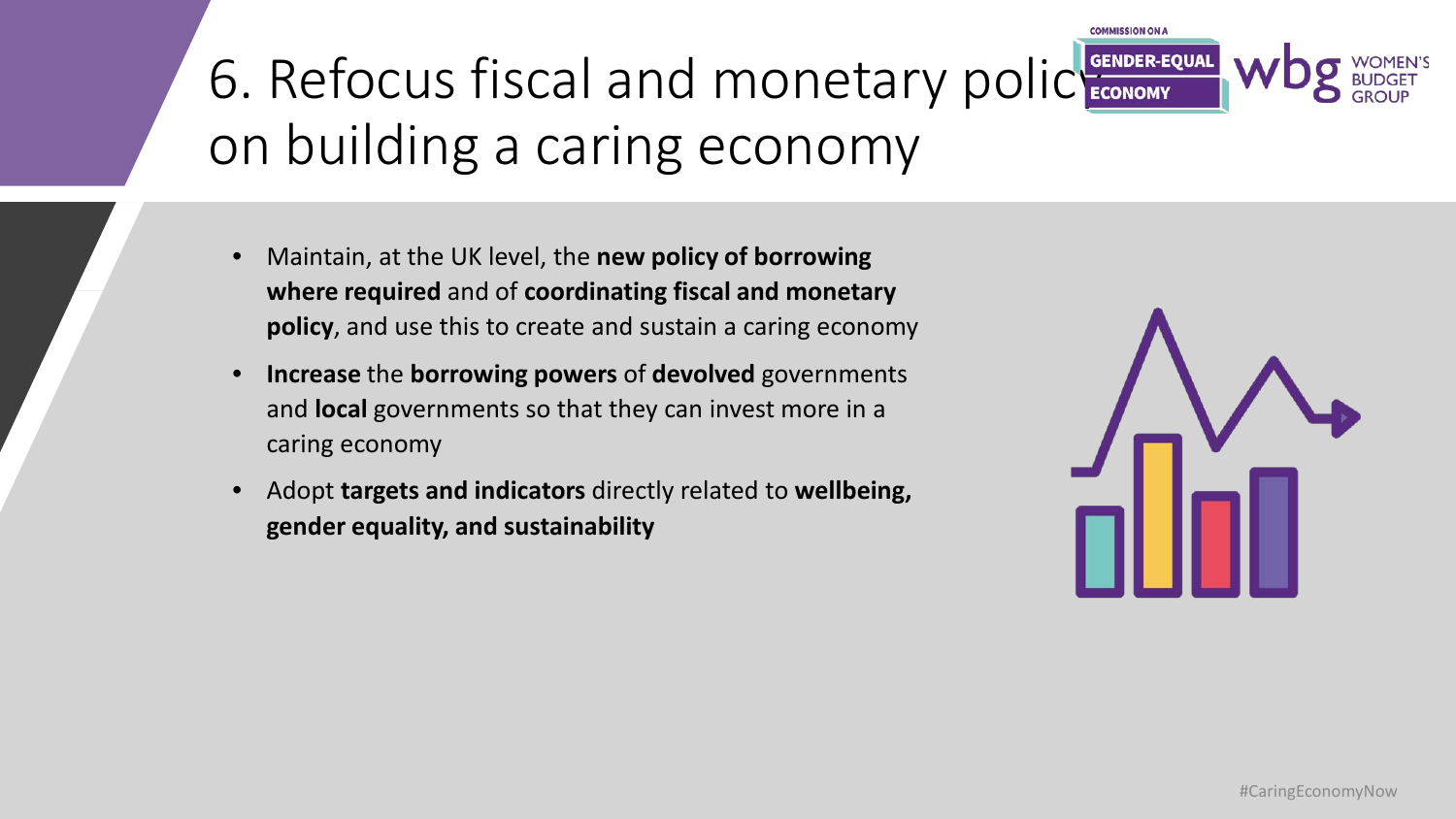### 7. Work to develop a trade system that is socially and environmentally sustainable



- **Ensure that all post-Brexit trade and investment agreements guarantee no deterioration** of environmental, human rights and labour standards in the UK and our trading partners
- **Ensure the benefits of trade are shared, by assessing the impact** of trade and investment deals on equality and human rights, and taking action to support any groups who will be negatively impacted
- **Exclude public services** from trade and investment deals
- **Exclude investor protection provisions** in their current form from all future UK trade deals

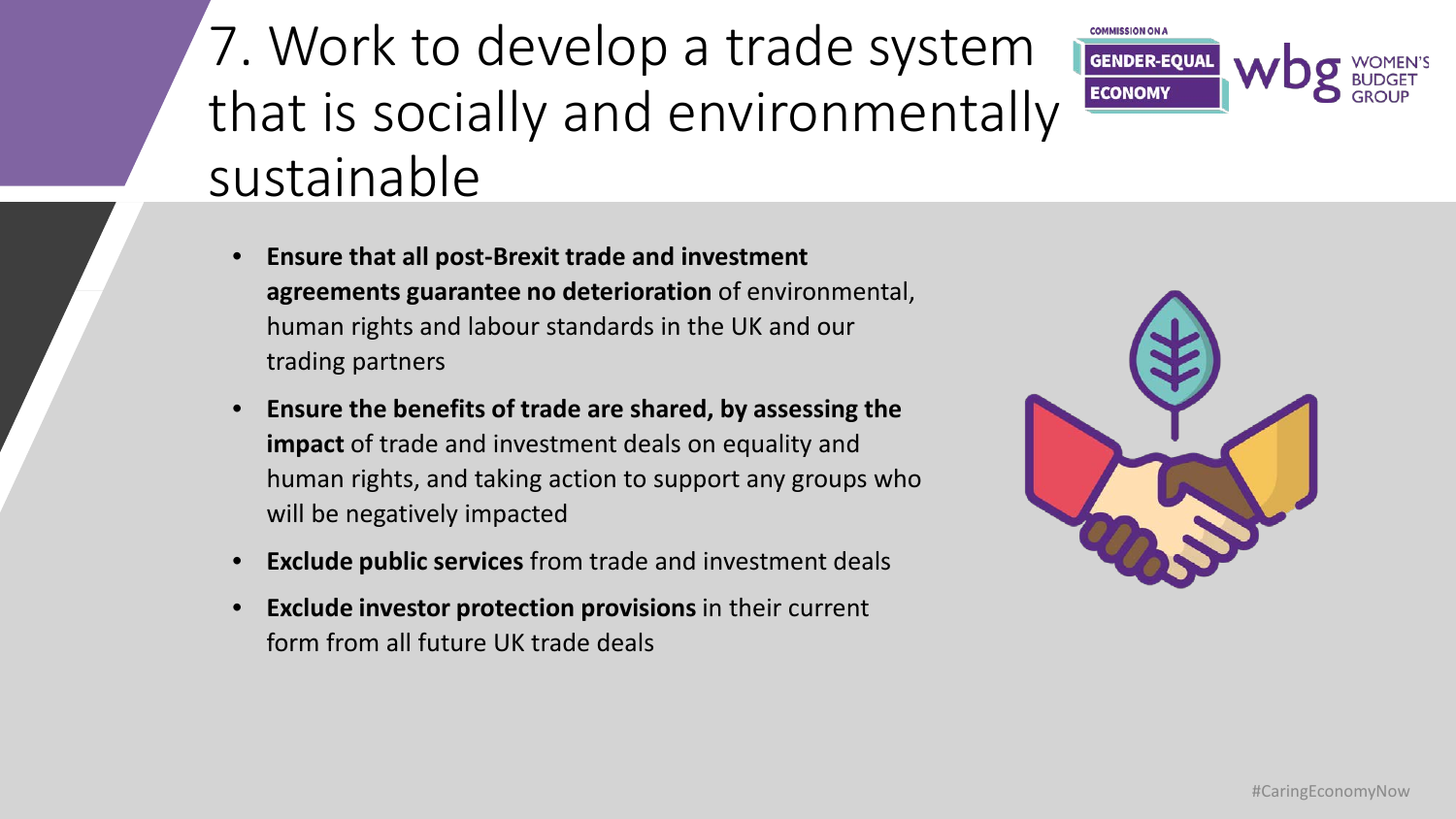#### **GENDER-EQUAI** 8. Work to transform the **ECONOMY** international economic and financial system

 $\rightarrow$  Support the UN General Assembly in organising an International Economic Reconstruction and Systemic Reform Summit, to promote **global transformation** in light of the crises triggered by the Covid-19 pandemic

 $\rightarrow$  Support the establishment of an **intergovernmental UN tax body**, with equal participation of all countries, to break the deadlock in efforts to eliminate global tax evasion and avoidance

 $\rightarrow$  Address the debt crisis in developing countries by supporting the basic principles for a **sovereign debt restructuring process, agreed upon in 2015**

→ Ensure that all UK Overseas Development Assistance supports the achievement of gender equality, wellbeing and sustainability in recipient countries



**MO MOI22IMMOT**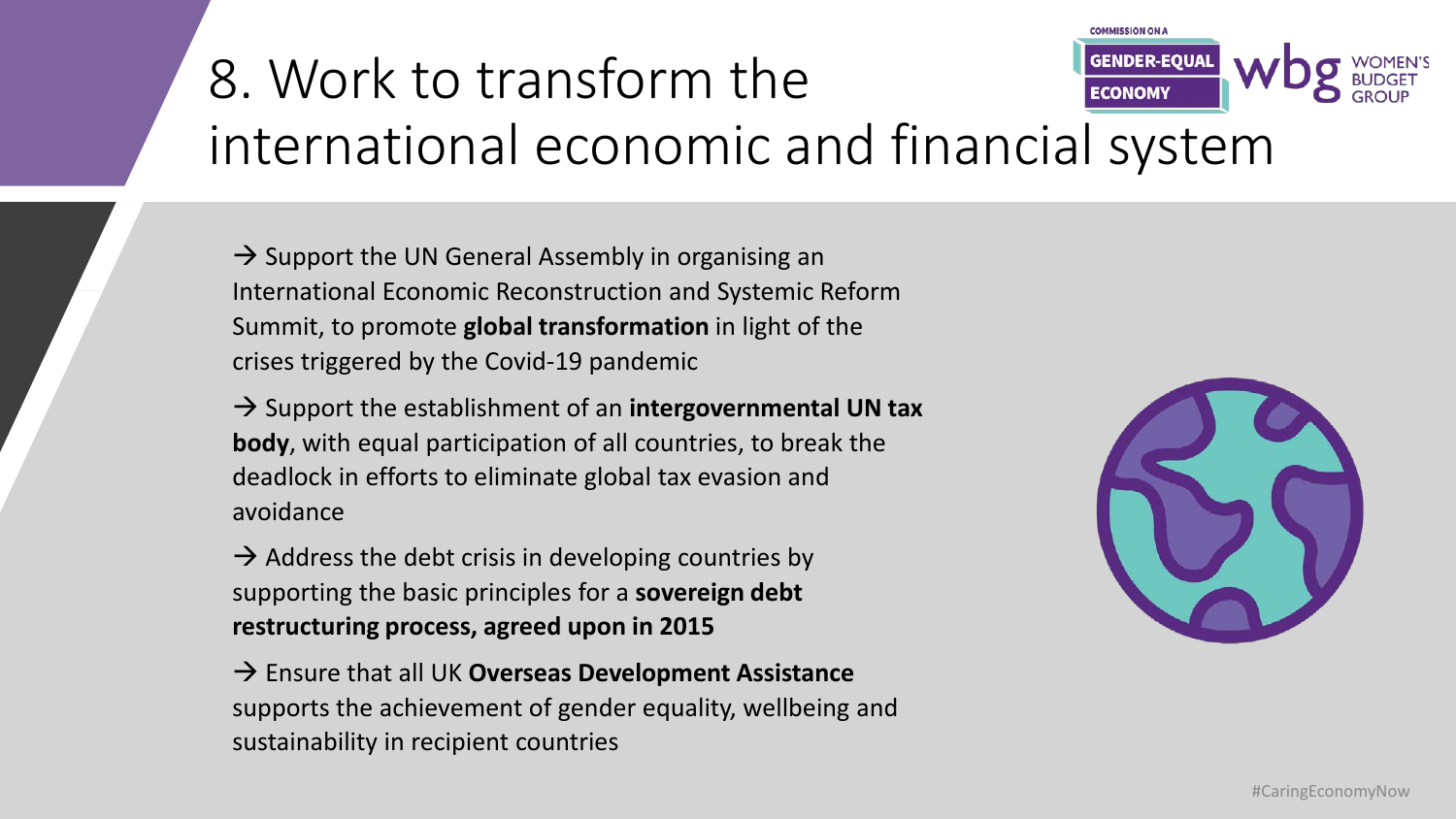

#### People want change…

- 68% of people in the UK say that **wellbeing** should be used to measure the success of economic policy
- 79% agree that a **better balance** is needed between paid work, caring responsibilities, and free time
- Over half (56%) believe **investment** in social care, health and education is **more important** to the future of the economy than investment in transport and technology
- Three in four agree that **economic equality between women and men** is the mark of a good society and over half say it is a political priority for them
- 82% of respondents agree (52% strongly agree) that **social care** should be available to everyone based on their care **needs**, not their wealth
- Two in three agree that the Government should **encourage and financially support men to provide more care**, rising to 76% in former 'red wall' areas

**Survey details:**

Polling was carried out by Survation. 2052 interviews were conducted in the UK. Fieldwork took place between 3-10 September 2020 #CaringEconomyNow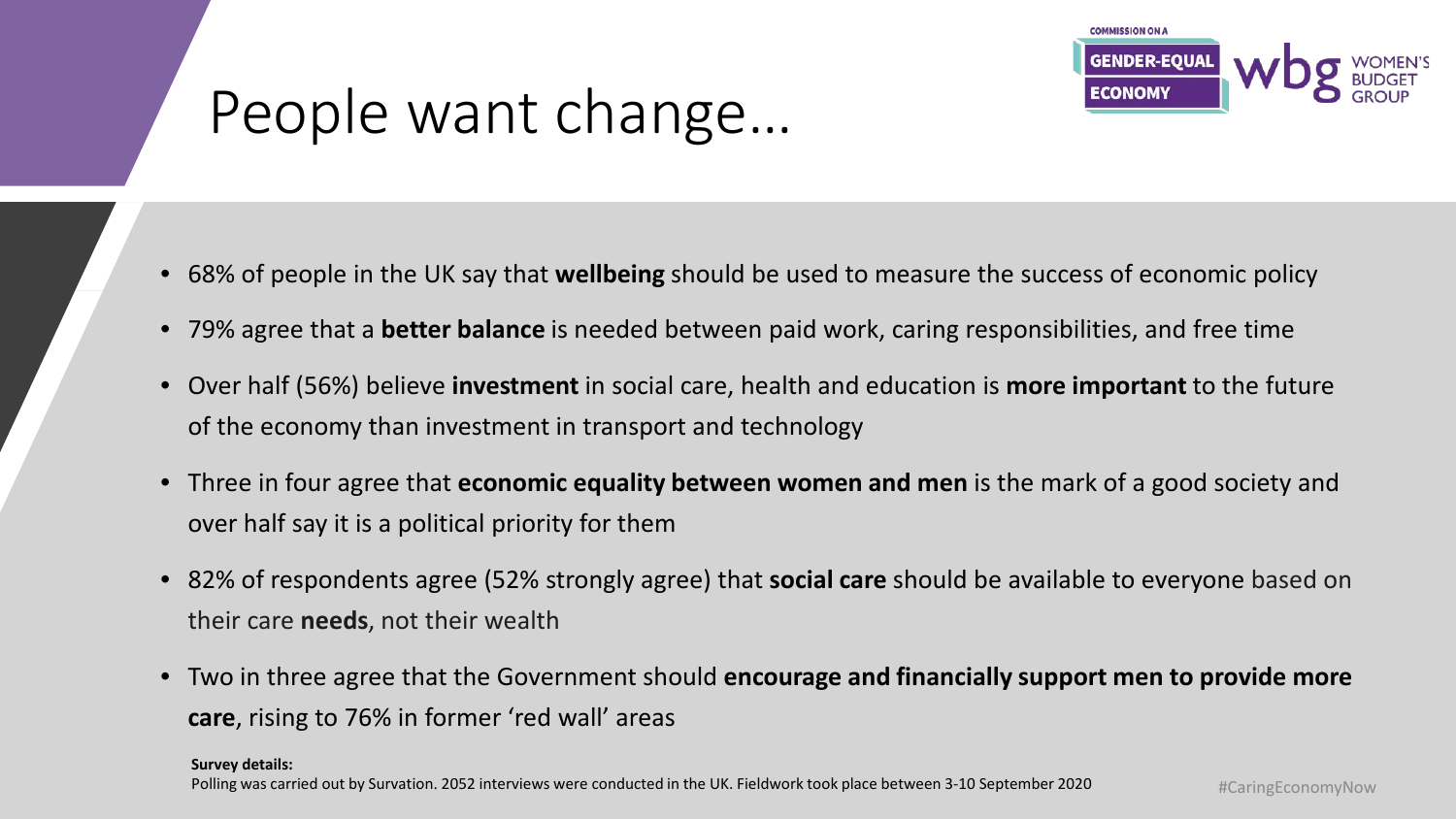

#### …and are willing to pay more in tax to make that change happen

| Pay rise for all key workers including NHS and care staff                            | 74%                                      | 20% | 6% |
|--------------------------------------------------------------------------------------|------------------------------------------|-----|----|
| A higher living wage                                                                 | 67%                                      | 26% | 7% |
| Investment in free childcare for all children                                        | 60%                                      | 33% | 7% |
| Investment in free social care for all adults over the age of 65 and disabled people | 75%                                      | 18% | 7% |
| Less restriction in the benefits system                                              | 55%                                      | 36% | 9% |
| Well-paid and secure jobs for everyone                                               | 69%                                      | 24% | 7% |
| Environmentally friendly public transport                                            | 61%                                      | 33% | 6% |
| Equal access to affordable and safe housing                                          | 66%                                      | 28% | 7% |
| $\blacksquare$ Net More tax                                                          | Don't know<br>$\blacksquare$ No more tax |     |    |

Responses to: Would you be willing to pay more tax to support the following?

Base: All Respondents Unweighted Total: Net More tax=2052, No more tax=2052, Don't know=2052 **#CaringEconomyNow**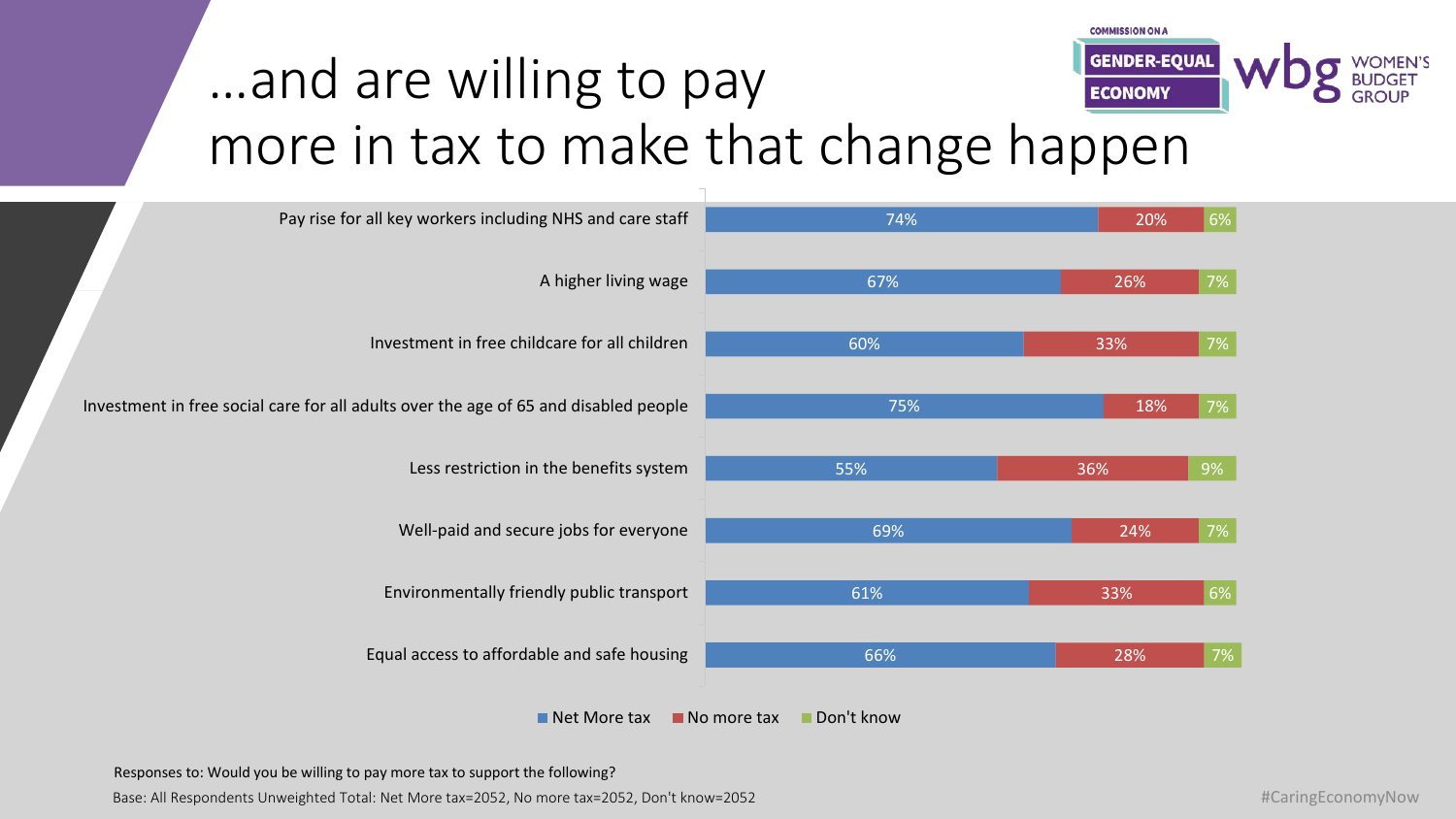**GENDER-EQUAL** A large majority of the population believe that **ECONOMY** wellbeing and standard of life should be used to measure the success of Government economic policy



The older respondents were, the more likely they were to place importance on standard of life

**COMMISSION ON A** 

80% of over 65-yearolds believed wellb eing and standard should be a measure of economic success

Q1. Which of the following should be used to measure the success of Government economic policy? Please select all that apply.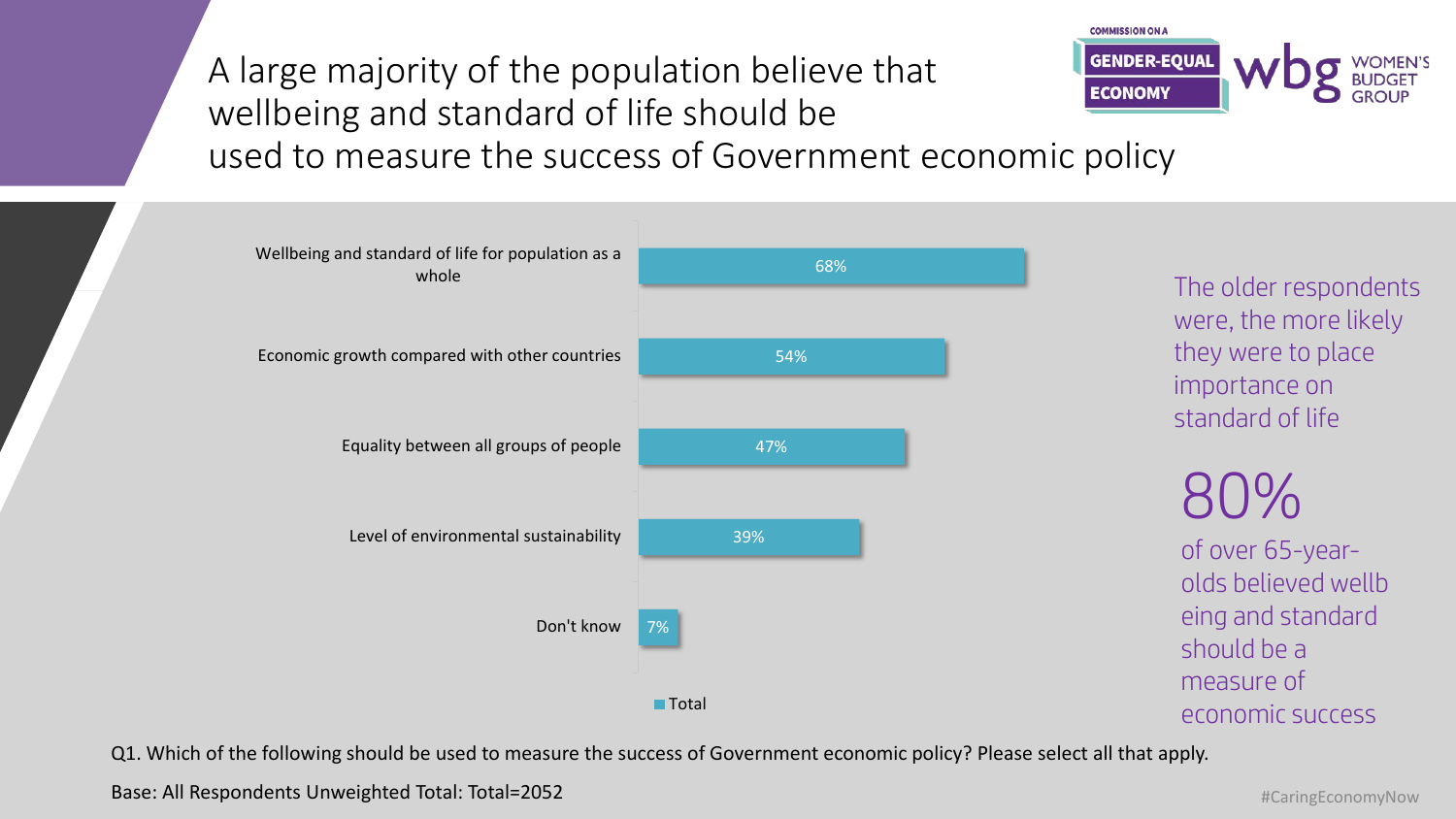*Who* believes that wellbeing and standard of life should be used as a measure of the success of Government economic policies? A closer look…





Q1. Which of the following should be used to measure the success of Government economic policy? Please select all that apply.

#CaringEconomyNow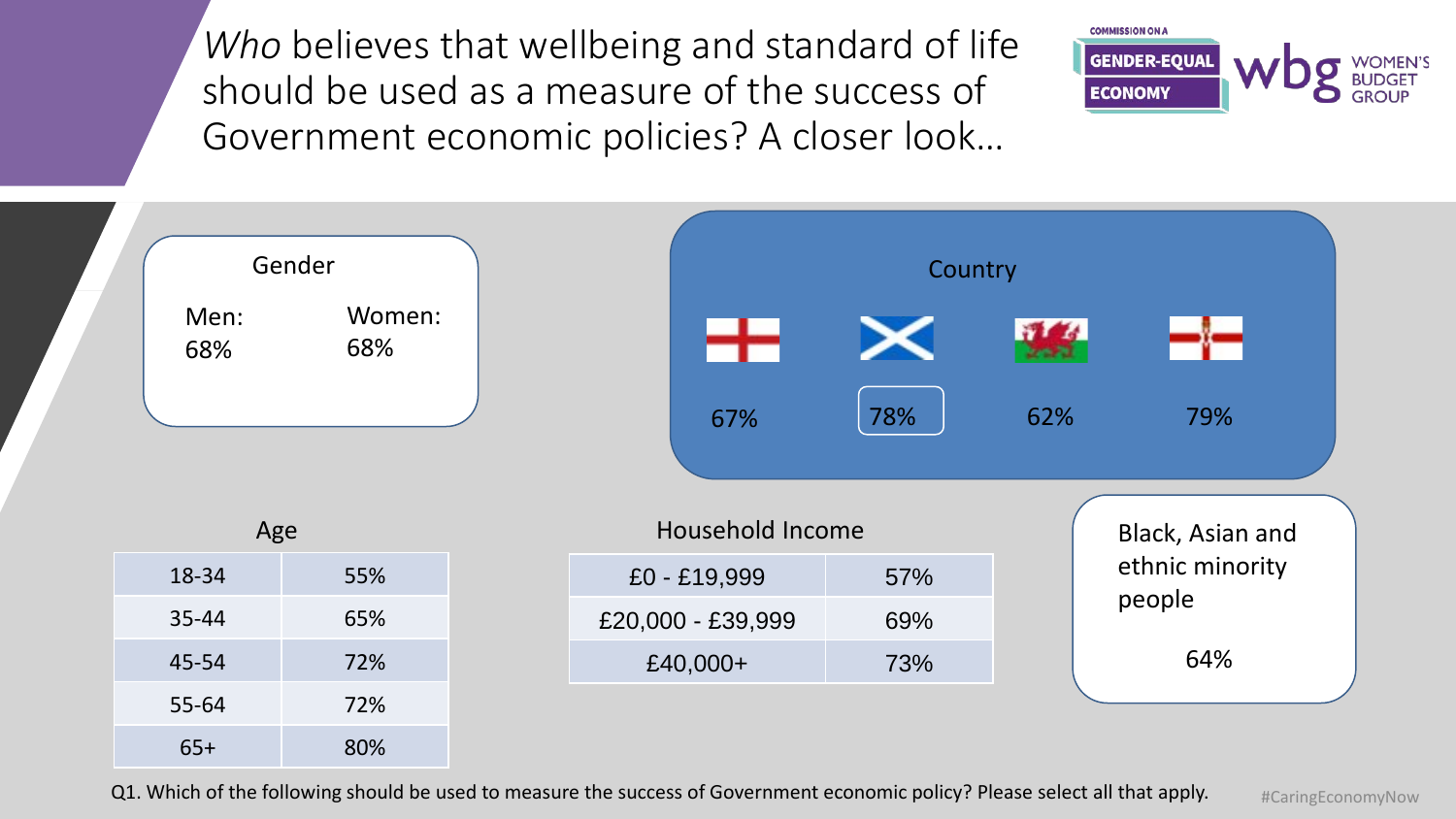Three in four men agree that women and men should share caring tasks for children and/or older or disabled relatives more equally





Q7. To what extent do you agree or disagree with the following statements? Women and men should share caring tasks for children and/or older or disabled relatives more equally

Base: All Respondents Unweighted Total: Male=923, Female=1129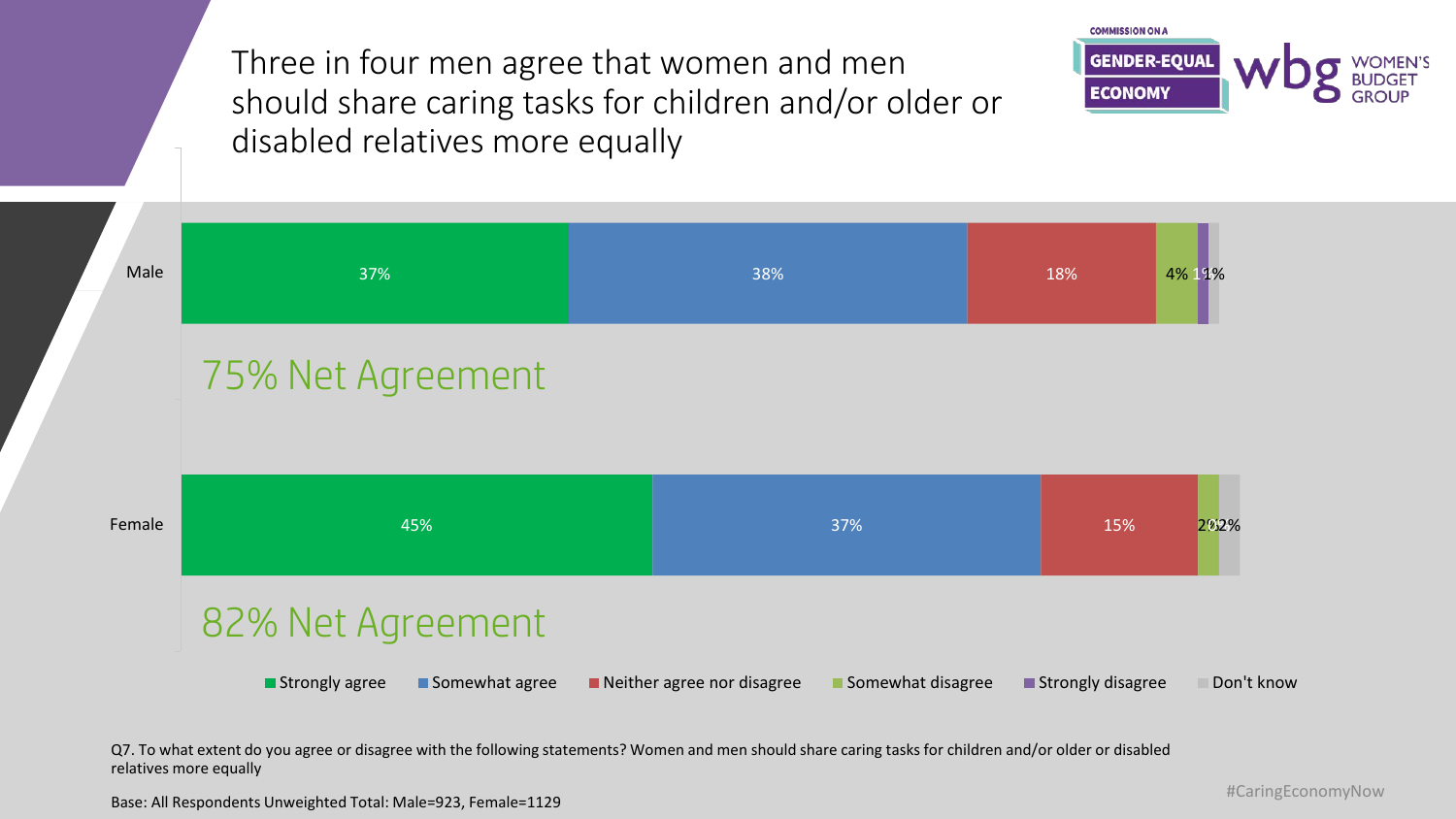Two in three agree that the Government should encourage and financially support men to provide more care; rising to 76% in former 'red wall' areas



Net agreement was 10% higher amongst former red wall voters

| 26% | 40% | 23% | 6%<br>2%2% |
|-----|-----|-----|------------|
|     |     |     |            |

#### 66% Net Agreement

Strongly agree Somewhat agree Neither agree nor disagree Somewhat disagree Strongly disagree Don't know

Base: All Respondents Unweighted Total: Total=2052 Q9. To what extent do you agree or disagree with the following statements? Men should be encouraged and financially supported by the Government to provide more care for their children and/or disabled or elderly relatives

#CaringEconomyNow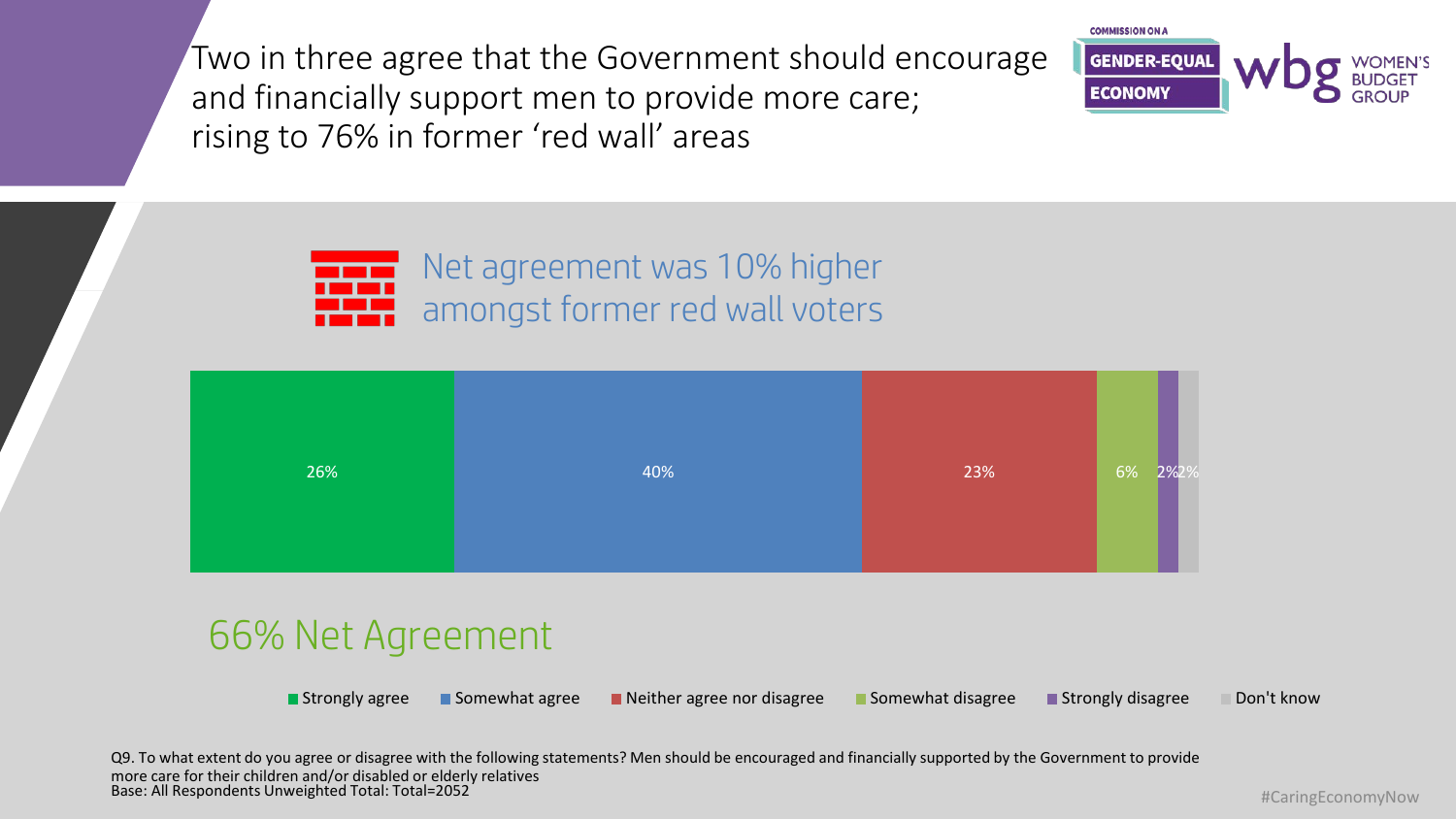#### Men want to be encouraged and financially supported to do more care

voters agree



76% of former 'red wall' Conservative 0% 10% 20% 30% 40% 50% 60% 70% 80% Men Women Men Women Men Women Men Women Men Women 18-34 35-44 45-54 55-64 65+ Support by age group and gender Q9. To what extent do you agree or disagree with the following statements? Men should be encouraged and financially supported by the Government to provide more care for their children and/or disabled or elderly relatives **Agree** Disagree Men aged 18-54 are more likely than women of the same age bracket to say that they should be encouraged and financially supported by the Government to do more care Highest levels of overall support in Northern Ireland (78%) and Scotland (73%)

#### #CaringEconomyNow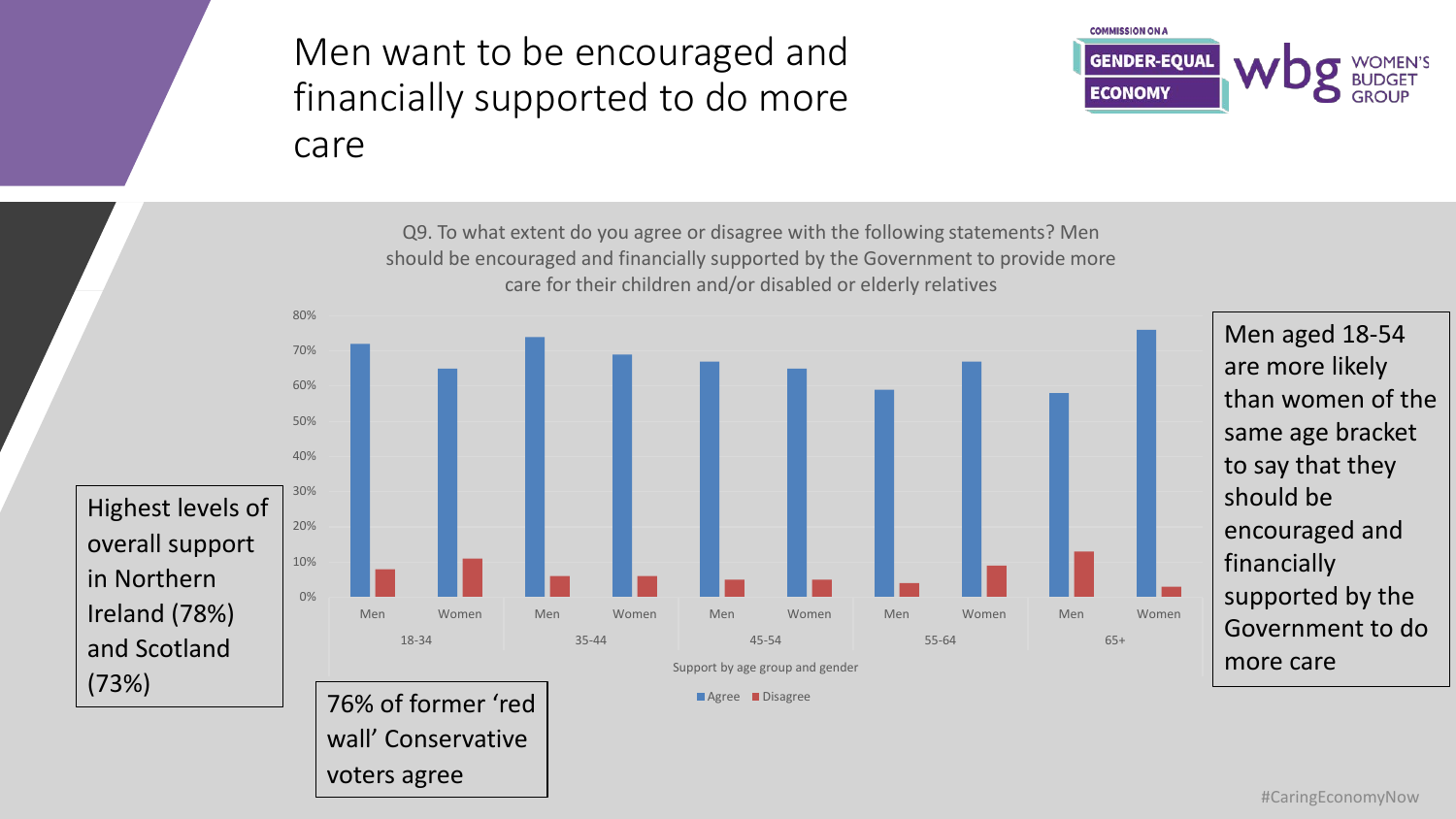There is higher support in Scotland for men and women sharing responsibilities equally, economic equality being a political priority and financial support to men to provide care



• Q4 to Q10. To what extent do you agree or disagree with the following statements?

• Base: All Respondents Unweighted Total: UK =2052, England =1737, Scotland =176, Wales =105, Northern Ireland =34

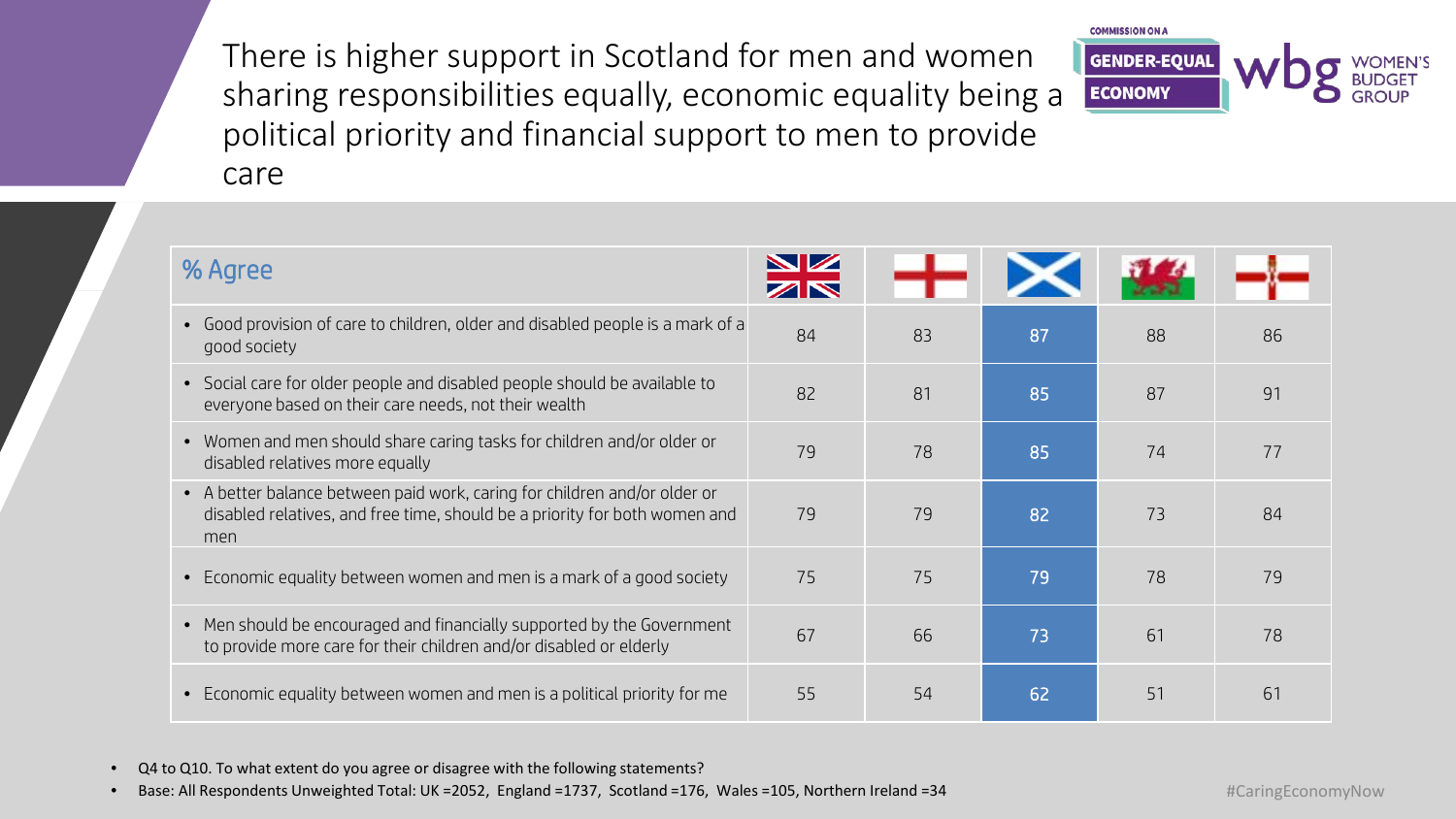### Spending priorities



#### **% Top 3 ranks**



33% of respondents ranked the NHS as the number 1 priority

49% of respondents aged 65+ ranked social care for older and disabled people in the top 3

40% of respondents with a disability ranked social care for older and disabled people in the top 3

Q12. Which of the following do you think should be the governments top spending priorities in the recovery from the coronavirus crisis? Please rank the top five, with rank 1 being the first priority.

Base: All Respondents Unweighted Total: Total=2052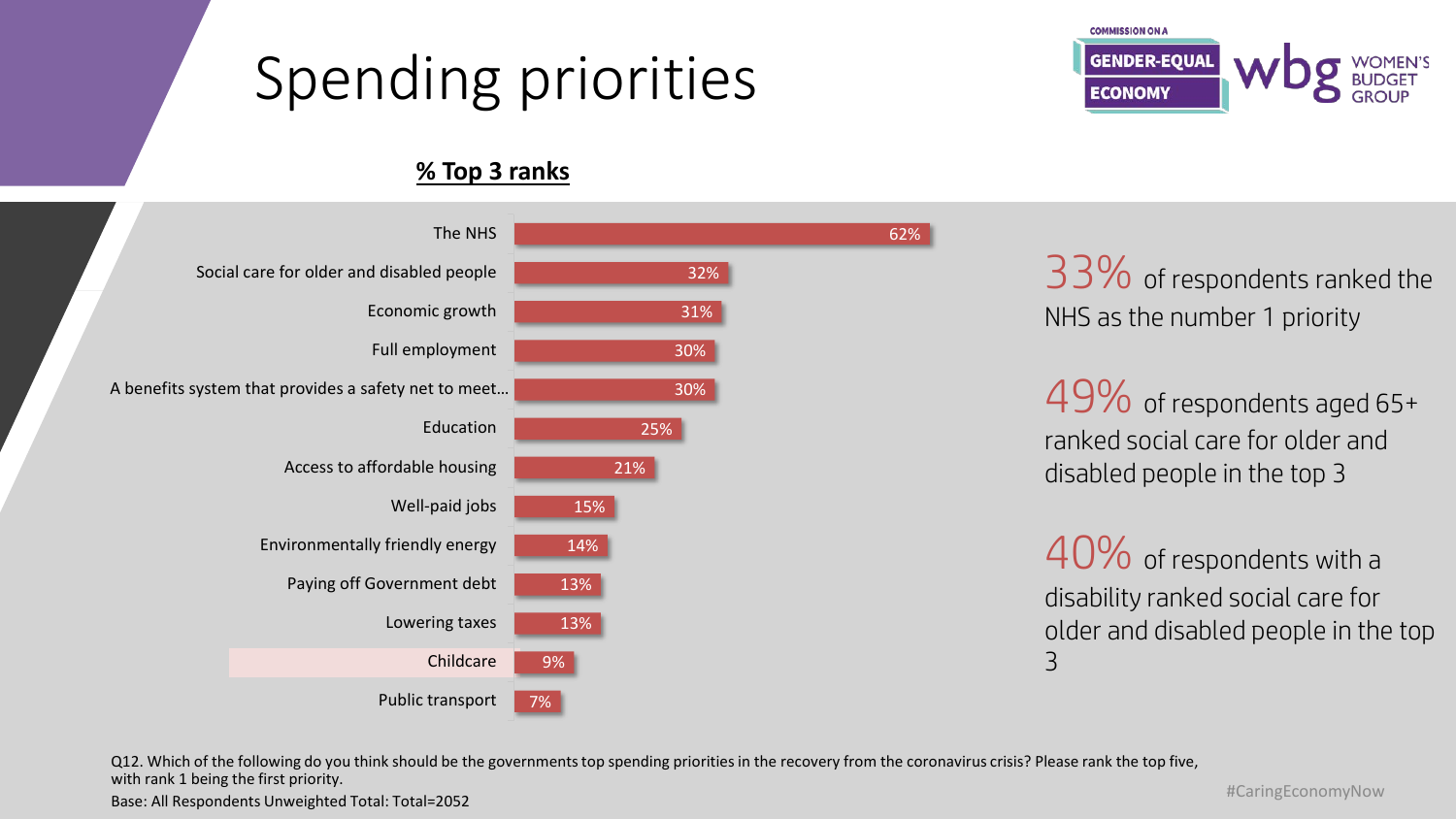Progressive tax increases are the most popular method to fund the UK's economic recovery





Increase taxes progressively so that individuals and companies pay according to their resources

**Borrow more money** 

Make cuts to public services such as the NHS and education

■ Other

■ Don't know

Base: All Respondents Unweighted Total: Total=2052 Q17. Which of the following would be the best way for the Government to pay for the recovery from the coronavirus crisis?

#CaringEconomyNow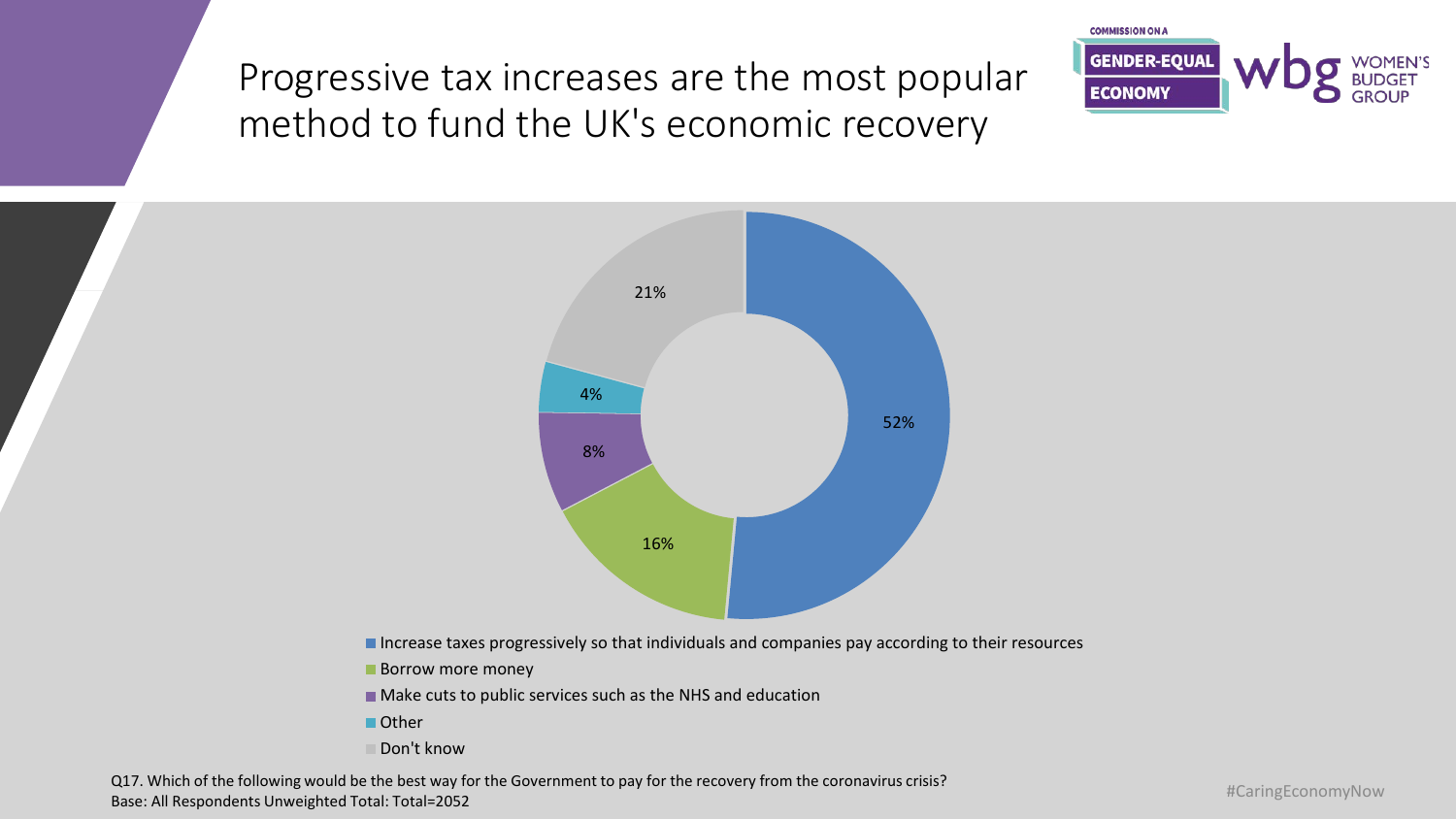One in three would more likely vote for a party in an election that is committed to free childcare for all children





50% of respondents aged 18-34 said it was likely

43% of respondents with a disability said it was likely

47% of respondents with caring responsibilities said it was likely

#### 35% Net

**Much more likely Somewhat more likely Neither more nor less likely** Neither more nor less likely

 $\blacksquare$  Somewhat less likely  $\blacksquare$  Much less likely  $\blacksquare$  Don't know

Q26. If a political party committed to free childcare for all children, to what extent would you be more or less likely to vote for that party in an election?

Base: All Respondents Unweighted Total: Total=2052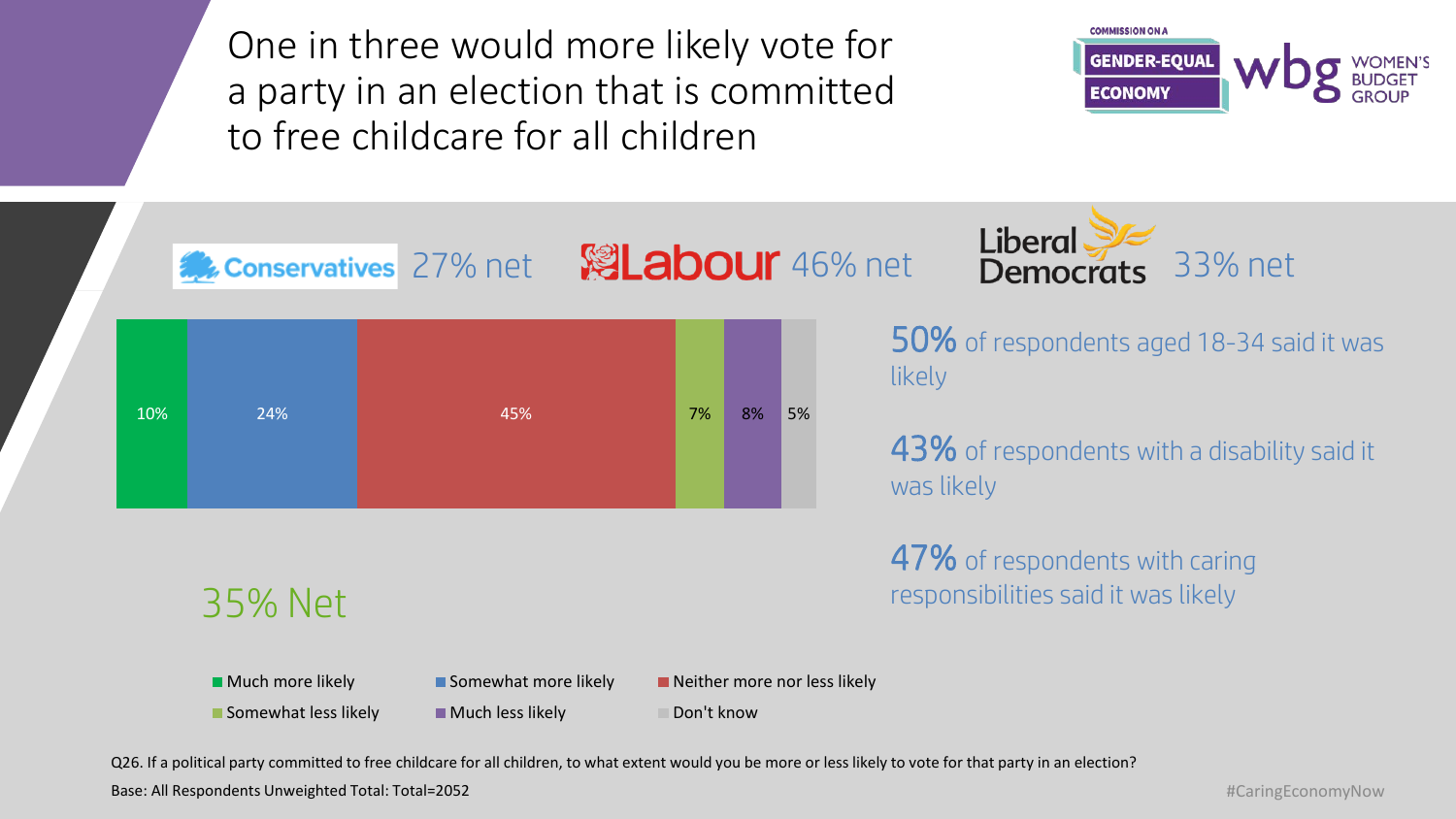About three in five are more likely to vote for that party in an election that is committed to free social care for all adults who need it





#### 57% Net



Q27. If a party committed to free social care for all adults who need it, to what extent would you be more or less likely to vote for that party in an election?

Base: All Respondents Unweighted Total: Total=2052